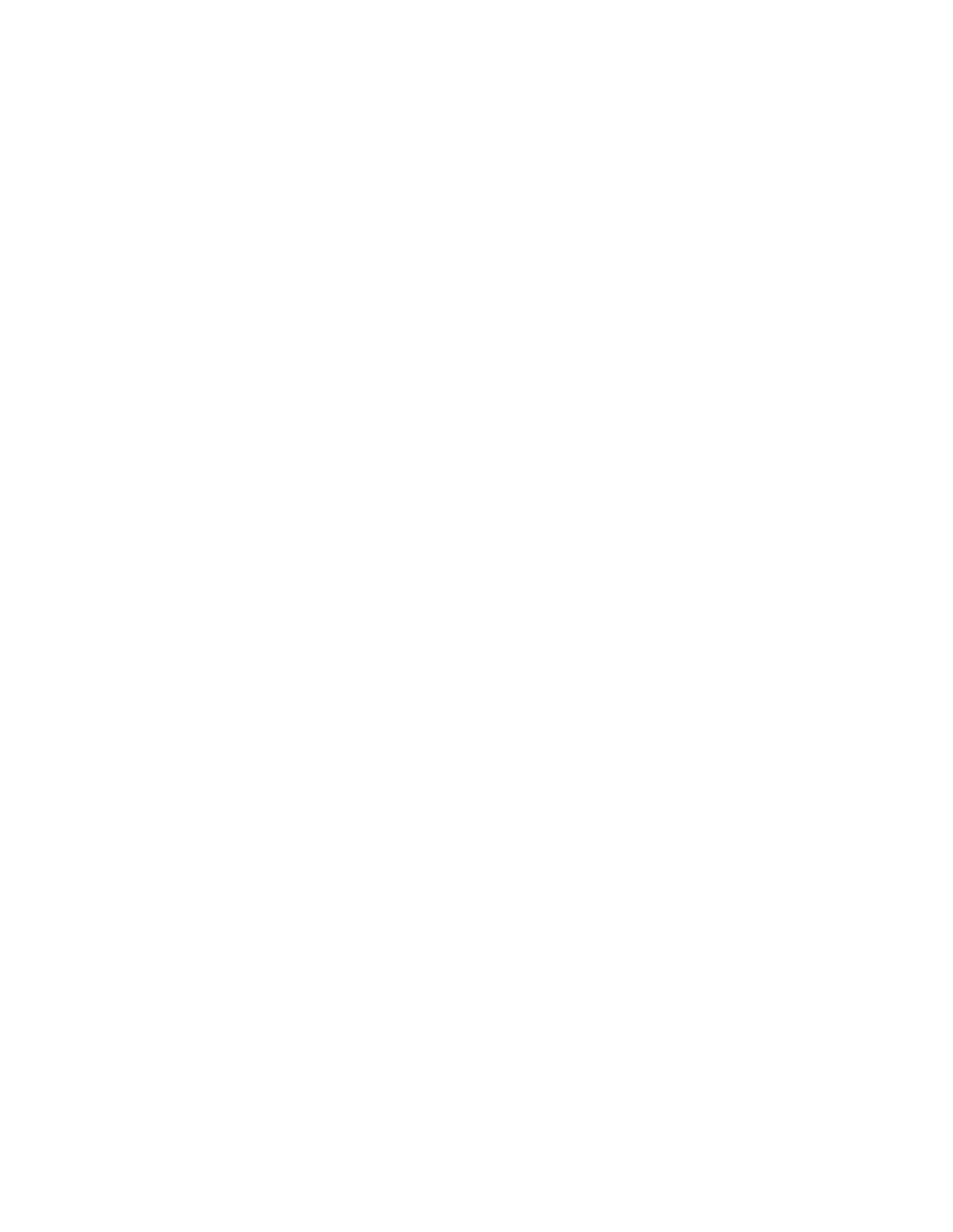### **TECHNICAL INSTRUCTIONS FOR THE SAFE TRANSPORT OF DANGEROUS GOODS BY AIR**

On the publishing page (one page before Foreword), *amend* "University Street" to read "Robert-Bourassa Boulevard".

In the Foreword, page (iii), first paragraph, "RELATIONSHIP TO ANNEX 18 TO THE CHICAGO CONVENTION", third line of the address, *amend* "University Street" to read "Robert-Bourassa Boulevard".

In the Foreword, page (iii), third paragraph, "UPDATING PROCEDURE", last sentence, *amend* the URL address to read "http://www.icao.int/safety/dangerousgoods".

In the Foreword, page (vi), first paragraph, third line of the address, *amend* "University Street" to read "Robert-Bourassa Boulevard".

In the Foreword, page (viii), last bullet item, *amend* "Item 19)" to read "Item 20)".

In Part 1, Chapter 2, page 1-2-1, paragraph 2.2.1 b), *amend* "19)" to read "20)".

In Part 1, Chapter 2, page 1-2-1, paragraph 2.2.1 d), *amend* "19)" to read "20)".

In Part 1, Chapter 2, page 1-2-2, paragraph 2.6, heading, *insert* "GOODS" after "LAMPS CONTAINING DANGEROUS".

In Part 1, Chapter 4, page 1-4-2, paragraph 4.2.5 b), *delete* the line break after "traini".

In Part 1, Chapter 4, page 1-4-3, Table 1-5, under legend for "CATEGORIES", *adjust* indent for 14) to align with other categories.

In Part 1, Chapter 6, page 1-6-3, paragraph 6.5, *delete* "6.5.1".

In Part 2, Introductory Chapter, page 2-0-2, paragraph 3.1, *amend* "clssification" to read "classification".

In Part 2, Chapter 5, page 2-5-2, paragraph 5.2.3.1, *insert* "5.2.3.1.1" before "A test is performed …".

In Part 2, Chapter 5, page 2-5-12, Table 2-7, entry for 1,1,3,3-Tetramethylbutylperoxypivalate, *amend* to read "1,1,3,3-Tetramethylbutyl peroxypivalate" and *amend* "3315" to read "3115" under the "UN generic entry" column.

In Part 2, Chapter 5, page 2-5-12, Table 2-7, Notes, Note 13, *amend* "Figure 5-22" to read "Figure 5-23".

In Part 2, Chapter 5, page 2-5-13, Table 2-7, Notes, Note 27, *amend* "Figure 5-22" to read "Figure 5-23".

In Part 2, Chapter 6, page 2-6-3, paragraph 6.2.2.4.7 a), *amend* "where LC<sub>50i</sub>" to read "where LC<sub>50<sub>i</sub>".</sub>

In Part 2, Chapter 6, page 2-6-4, paragraph 6.2.2.4.7 b), *amend* equation to read:

$$
V_i=\left(\frac{P_I\times 10^6}{101.3}\right)ml/m^3
$$

In Part 3, Chapter 3, page 3-3-12, Special Provision A130, sub-paragraph b), *amend* "Figure 30" to read "Figure 31".

In Part 3, Chapter 3, page 3-3-20, Special Provision A189, *delete* the margin symbol.

In Part 3, Chapter 3, page 3-3-23, Special Provision A201, third line of the address, *amend* "University Street" to read "Robert-Bourassa Boulevard".

In Part 4, Chapter 4, page 4-4-12, Packing Instruction 203, first two lines, align right border.

In Part 4, Chapter 7, page 4-7-9, Packing Instruction 565, under "ADDITIONAL PACKING REQUIREMENTS FOR COMBINATION PACKAGINGS", *insert* the following new paragraph d):

d) Packagings must meet the Packing Group II performance requirements.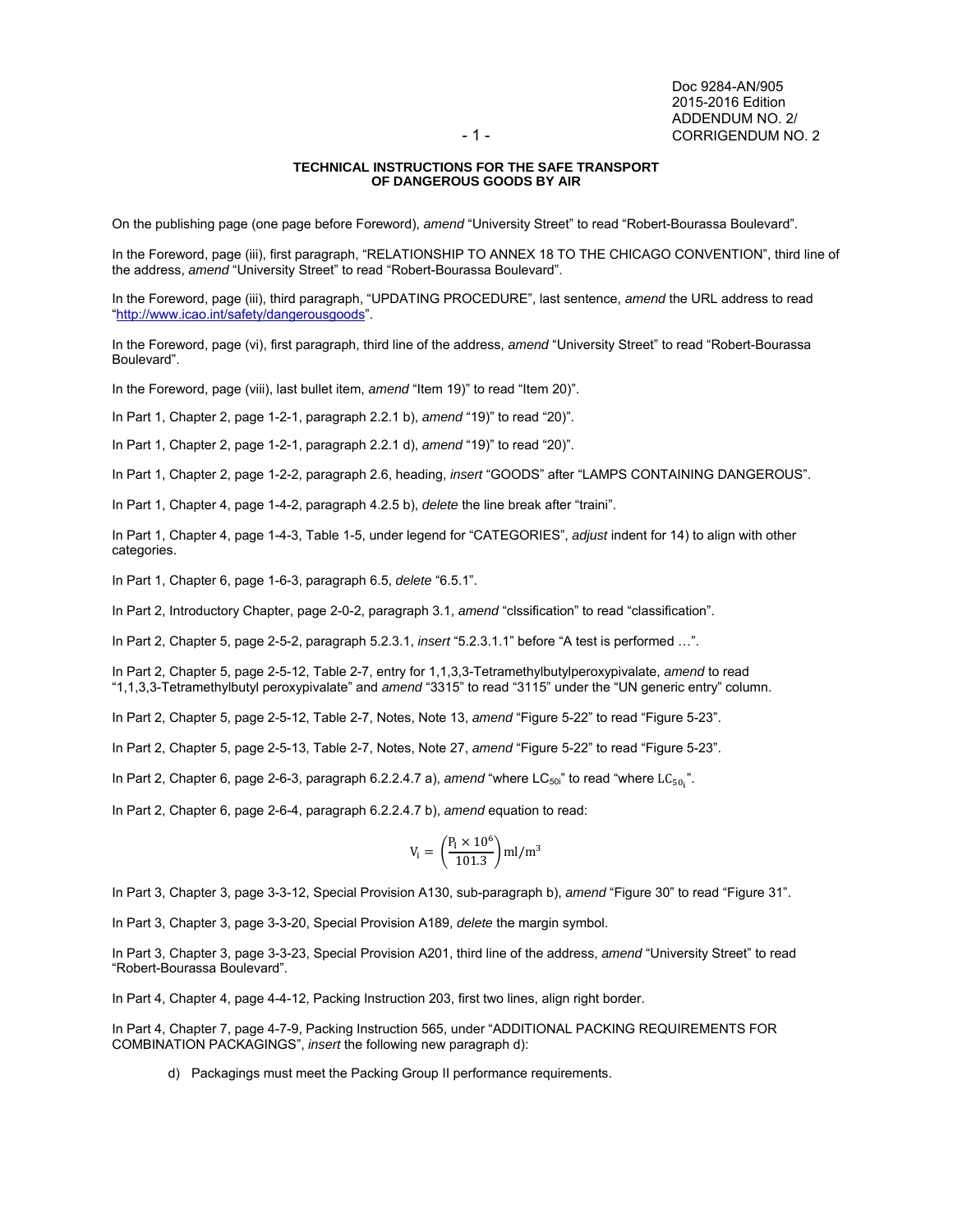Doc 9284-AN/905 2015-2016 Edition ADDENDUM NO. 2/ CORRIGENDUM NO. 2 - 2 -

In Part 4, Chapter 11, page 4-11-17, Packing Instruction 961, in the quantity limitation table for UN 3268, *delete* "or **Safety devices, pyrotechnic**".

In Part 4, Chapter 11, page 4-11-24, Packing Instruction 965, Section IA.2, last bullet item, *align* "outside case" under "Batteries".

In Part 4, Chapter 11, page 4-11-24, Packing Instruction 965, Section 1B, first paragraph, last line, *delete* second "the".

In Part 4, Chapter 11, page 4-11-40, Packing Instruction 970, Section II.2, penultimate bullet point, *amend* "lithium ion" to read "lithium metal".

In Part 5, Chapter 1, page 5-1-2, paragraph 1.2.1.4, *insert* a line between sub-paragraph b) ii) and b iii).

In Part 5, Chapter 1, page 5-1-6, paragraph 1.5, list items *replace* "□" with "—" (four times).

In Part 5, Chapter 1, page 5-1-6, paragraph 1.5, Note, *amend* to read "*Note.— The size requirement for the "Salvage" marking applies as from 1 January 2016.*"

In Part 5, Chapter 1, page 5-1-6, paragraph 1.6.3, *amend* "□reight" to read "Freight".

In Part 5, Chapter 1, page 5-1-6, end of page, replace "□□□□□□□□□□□□□□□□□□□□□ with "

In Part 5, Chapter 2, pages 5-2-2, paragraph 2.4.5.3, sub-paragraph c), *amend* "(□□I Code)" to read "(VRI Code)"

In Part 5, Chapter 2, pages 5-2-2, paragraph 2.4.5.4, *amend* □egulations" to read "Regulations".

In Part 5, Chapter 2, pages 5-2-2, paragraph 2.4.5.4, note, *amend* to read "*Note.— Empty Type B(U) or Type B(M) packages, as specified in the Note to 2;7.2.4.1.1.7, shipped as industrial packages Type IP-1 must bear the appropriate specification marking for a Type IP-1 in which case the appropriate specification markings specified in 2.4.5.4 must be obliterated.*"

In Part 5, Chapter 2, pages 5-2-2, paragraph 2.4.5.5, *amend "*□igure 5-1" to read "Figure 5-1".

In Part 5, Chapter 2, pages 5-2-2, paragraph 2.4.6, *amend* to read:

The upright position of each package must be indicated prominently by either the "Package orientation" label (Figure 5-27) or pre-printed package orientation labels meeting the same specification as either Figure 5-27 or ISO Standard 780:1997. The label must be affixed to or printed on at least two opposite vertical sides of the package with the arrows pointing in the correct direction. The wording "KEEP UPRIGHT" must be placed at 120° intervals around the package or on each side. Packages must also be clearly marked "DO NOT DROP — HANDLE WITH CARE".

In Part 5, Chapter 2, pages 5-2-3, paragraph 2.4.9.3, Note, *amend* to read "*Note.— The labelling provisions of 5;3 apply in addition to any requirement for packages to bear the environmentally hazardous substance mark.*"

In Part 5, Chapter 2, page 5-2-5, end of page, replace "□□□□□□□□□□□□□□□□□□□□□" with "

In Part 5, Chapter 3, page 5-3-2, paragraph 3.2.8, *amend* "3.5.1.1 d)" with "3.5.1.1 b)".

In Part 5, Chapter 3, page 5-3-3, paragraph 3.5.1.1, Note, *change* typeface to italics.

In Part 5, Chapter 4, page 5-4-2, paragraph 4.1.5.1, third paragraph, *delete* ", and for shipments made under the provisions of Section IB of Packing Instruction 965 (UN 3480, **Lithium ion batteries**) and Packing Instruction 968 (UN 3090, **Lithium metal batteries**)"

In Part 6, Chapter 5, page 6-5-19, paragraph 5.4.3 a), *insert* a line between sub-paragraphs i) and ii).

In Part 8, Chapter 1, page 8-1-1, paragraph 1.1.1, second sentence, *amend* "30)" to read "31)".

In Part 8, Chapter 1, page 8-1-3, Table 8-1, Item 6), under "Restrictions", sub-paragraph b) iii), *amend* "Figure 22" to read "Figure 23" and "Figure 5-26" to read "Figure 5-27".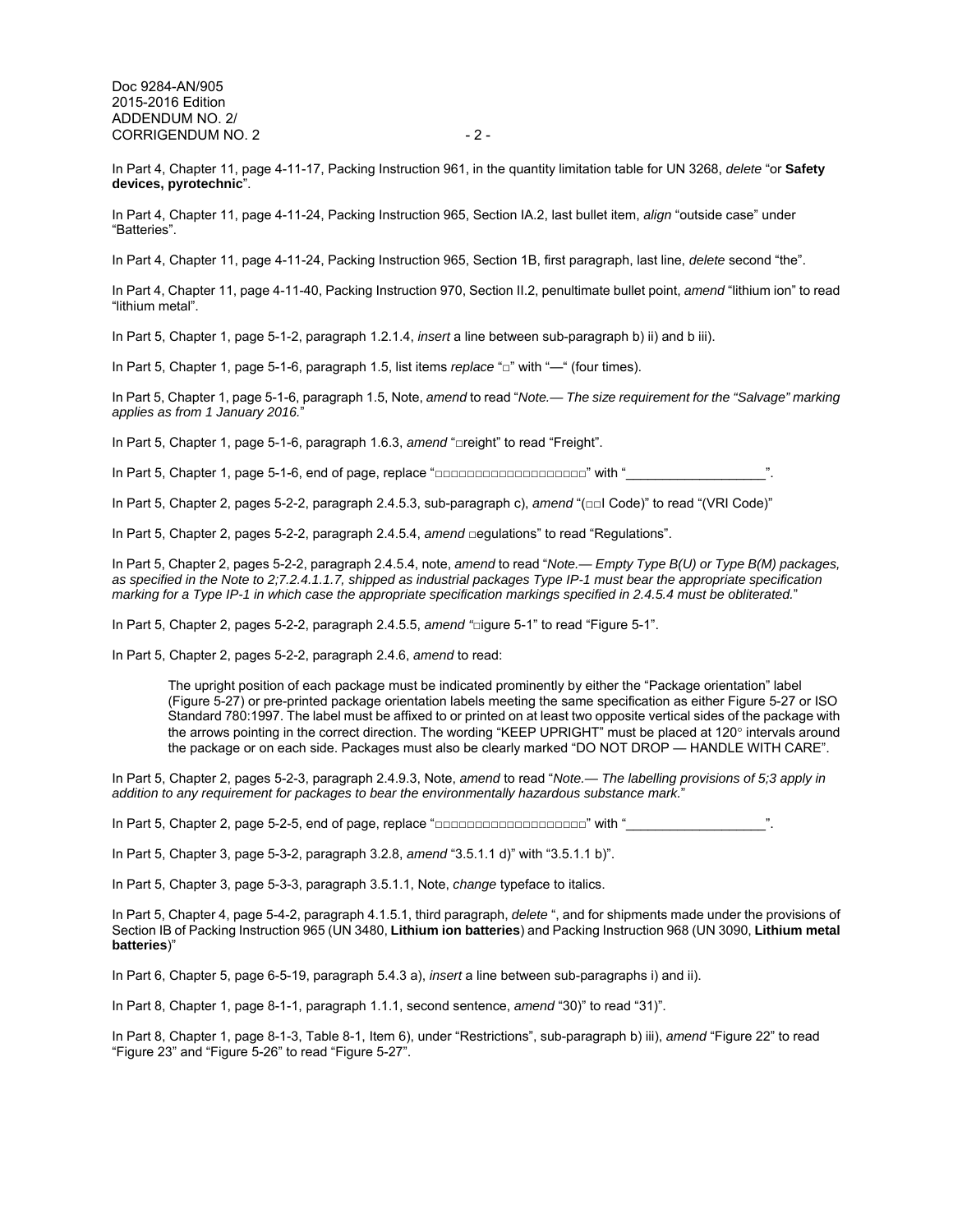Doc 9284-AN/905 2015-2016 Edition ADDENDUM NO. 2/<br>- 3 - CORRIGENDUM NO CORRIGENDUM NO. 2

# In Part 8, Chapter 1, page 8-1-4, Table 8-1, item 8), *replace* with the following:

| 8) | Portable medical electronic<br>devices (automated external<br>defibrilators (AED), nebulizer,<br>continuous positive airway<br>pressure (CPAP), etc.)<br>containing lithium metal or<br>lithium ion cells or batteries      |           |     |     |           |                |                                                                                                                                                                                                                                                                                                                                                                                                                                                                                                                                                                                                                                                                                      |
|----|-----------------------------------------------------------------------------------------------------------------------------------------------------------------------------------------------------------------------------|-----------|-----|-----|-----------|----------------|--------------------------------------------------------------------------------------------------------------------------------------------------------------------------------------------------------------------------------------------------------------------------------------------------------------------------------------------------------------------------------------------------------------------------------------------------------------------------------------------------------------------------------------------------------------------------------------------------------------------------------------------------------------------------------------|
|    | Portable medical electronic<br>devices containing lithium metal<br>cells or batteries not exceeding<br>2 grams or lithium ion cells or<br>batteries not exceeding 100 Wh                                                    | Yes       | Yes | Yes | No        | No             | carried by passengers for medical use; and<br>a)<br>batteries or cells must be of a type which meets<br>b)<br>the requirements of each test in the UN Manual<br>of Tests and Criteria, Part III, subsection 38.3.                                                                                                                                                                                                                                                                                                                                                                                                                                                                    |
|    | Spare batteries for portable<br>medical electronic devices<br>containing lithium metal cells or<br>batteries not exceeding 2 grams<br>or lithium ion cells or batteries<br>not exceeding 100 Wh                             | <b>No</b> | Yes | Yes | <b>No</b> | N <sub>0</sub> | a)<br>carried by passengers for medical use;<br>batteries or cells must be of a type which meets<br>b)<br>the requirements of each test in the UN Manual<br>of Tests and Criteria, Part III, subsection 38.3;<br>and<br>must be individually protected so as to prevent<br>C)<br>short circuits (by placement in original retail<br>packaging or by otherwise insulating terminals,<br>e.g. by taping over exposed terminals or placing<br>each battery in a separate plastic bag or<br>protective pouch).                                                                                                                                                                           |
|    | Portable medical electronic<br>devices containing lithium metal<br>batteries exceeding 2 grams but<br>not exceeding 8 grams or lithium<br>ion batteries exceeding 100 Wh<br>but not exceeding 160 Wh                        | Yes       | Yes | Yes | Yes       | No             | carried by passengers for medical use; and<br>a)<br>batteries or cells must be of a type which meets<br>b)<br>the requirements of each test in the UN Manual<br>of Tests and Criteria, Part III, subsection 38.3.                                                                                                                                                                                                                                                                                                                                                                                                                                                                    |
|    | Spare batteries for portable<br>medical electronic devices<br>containing lithium metal batteries<br>exceeding 2 grams but not<br>exceeding 8 grams or lithium ion<br>batteries exceeding 100 Wh but<br>not exceeding 160 Wh | No.       | Yes | Yes | Yes       | No             | a)<br>carried by passengers for medical use;<br>b)<br>batteries or cells must be of a type which meets<br>the requirements of each test in the UN Manual<br>of Tests and Criteria, Part III, subsection 38.3;<br>must be individually protected so as to prevent<br>C)<br>short circuits (by placement in original retail<br>packaging or by otherwise insulating terminals,<br>e.g. by taping over exposed terminals or placing<br>each battery in a separate plastic bag or<br>protective pouch); and<br>d)<br>no more than two spare batteries exceeding<br>2 grams lithium content for lithium metal or a<br>watt-hour rating exceeding 100 Wh for lithium<br>ion may be carried |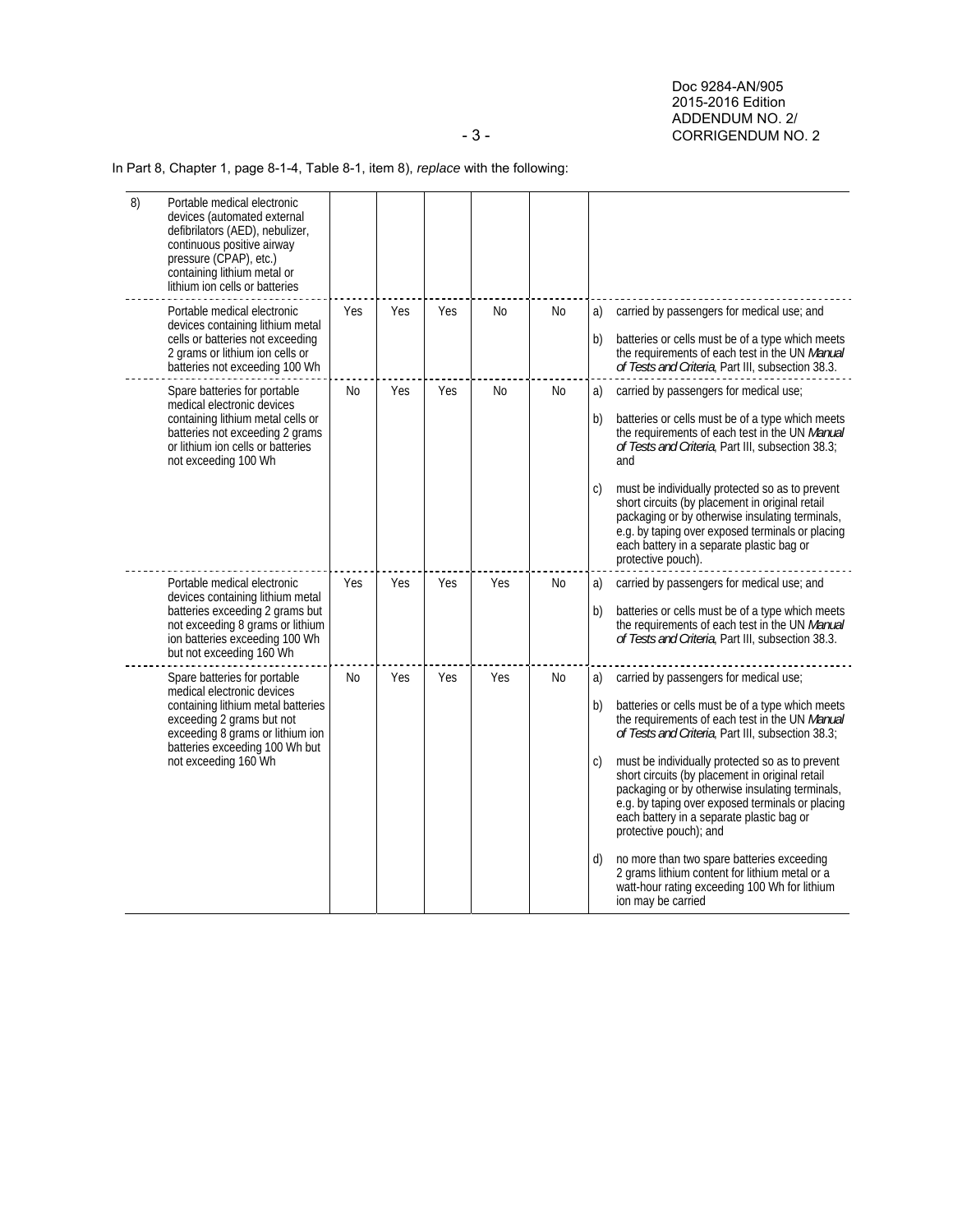Doc 9284-AN/905 2015-2016 Edition ADDENDUM NO. 2/ CORRIGENDUM NO. 2 4 -

In Attachment 3, Chapter 1, paragraph 1.6, *insert* "Nepal — NP" after "Malaysia — MY".

In Attachment 3, Chapter 1, paragraph 1.6, *insert* "Venezuela (Bolivarian Republic of) — VE" after "Vanuatu — VU".

In Attachment 3, Chapter 1, Table A-1 — State variations, make the following amendments:

Page A3-1-12, FR 1, *amend* the contact information to read:

Direction Générale de l'Aviation Civile (DGAC) Direction de la Sécurité de l'Aviation Civile (DSAC) Direction technique de la Navigabilité et des Opérations (DSAC/NO) 50, rue Henry Farman 75720 PARIS CEDEX 15 FRANCE Telephone: +33.(0)1.58.09.44.80 Facsimile: +33.(0)1.58.09.45.52 Email: dsac-dangerous-goods-bf@aviation-civile.gouv.fr

Page A3-1-13, FR 1, *delete* the last paragraph.

Page A3-1-13, FR 2, *amend* to read:

All questions relating to the transport by air of radioactive and fissile materials for civilian use should be directed, in accordance with the instructions contained in the variation concerned, to DGAC, ASN and DGSCGC/COGIC.:

Direction Générale de l'Aviation Civile (DGAC) Direction de la Sécurité de l'Aviation Civile (DSAC) Direction technique de la Navigabilité et des Opérations (DSAC/NO) 50, rue Henry Farman 75720 PARIS CEDEX 15 FRANCE Telephone: +(33).(0)1.58.09.44.80 Facsimile:  $+(33)(0)1.58.09.45.52$ Email: dsac-dangerous-goods-bf@aviation-civile.gouv.fr

Autorité de Sûreté Nucléaire (ASN) Direction du Transport et des Sources 15, rue Louis Lejeune CS 70013 92541 MONTROUGE CEDEX FRANCE Telephone: +(33).(0)1.46.16.41.01 Facsimile: +(33).(0)1.46.16.44.25

Direction Générale de la Sécurité Civile et de la Gestion Des Crises (DGSCGC) Centre Opérationnel de Gestion Interministérielle des Crises (COGIC) 87-95 Quai du Docteur Dervaux 92600 ASNIERES SUR SEINE FRANCE Telephone: +(33).(0)1.56.04.72.40 Facsimile: +(33).(0)1.42.65.85.71 Email: cogic-centretrans@interieur.gouv.fr

Page A3-1-13, FR 3, last paragraph, *amend "*DSC/COGIC" to read "DGSCGC/COGIC".

Page A3-1-14, FR 6, sub-paragraph b), *amend* to read:

b) dangerous goods as described in sub-paragraphs d) and e) are permitted for transport in airmail to or transiting through France only if they are from a State whose civil aviation authority has issued a specific approval to its designated postal operator.

Page A3-1-14, FR 6, *delete* last paragraph.

Page A3-1-19, JP 2, *amend* the references in the relevant paragraphs column to read:

4;9.1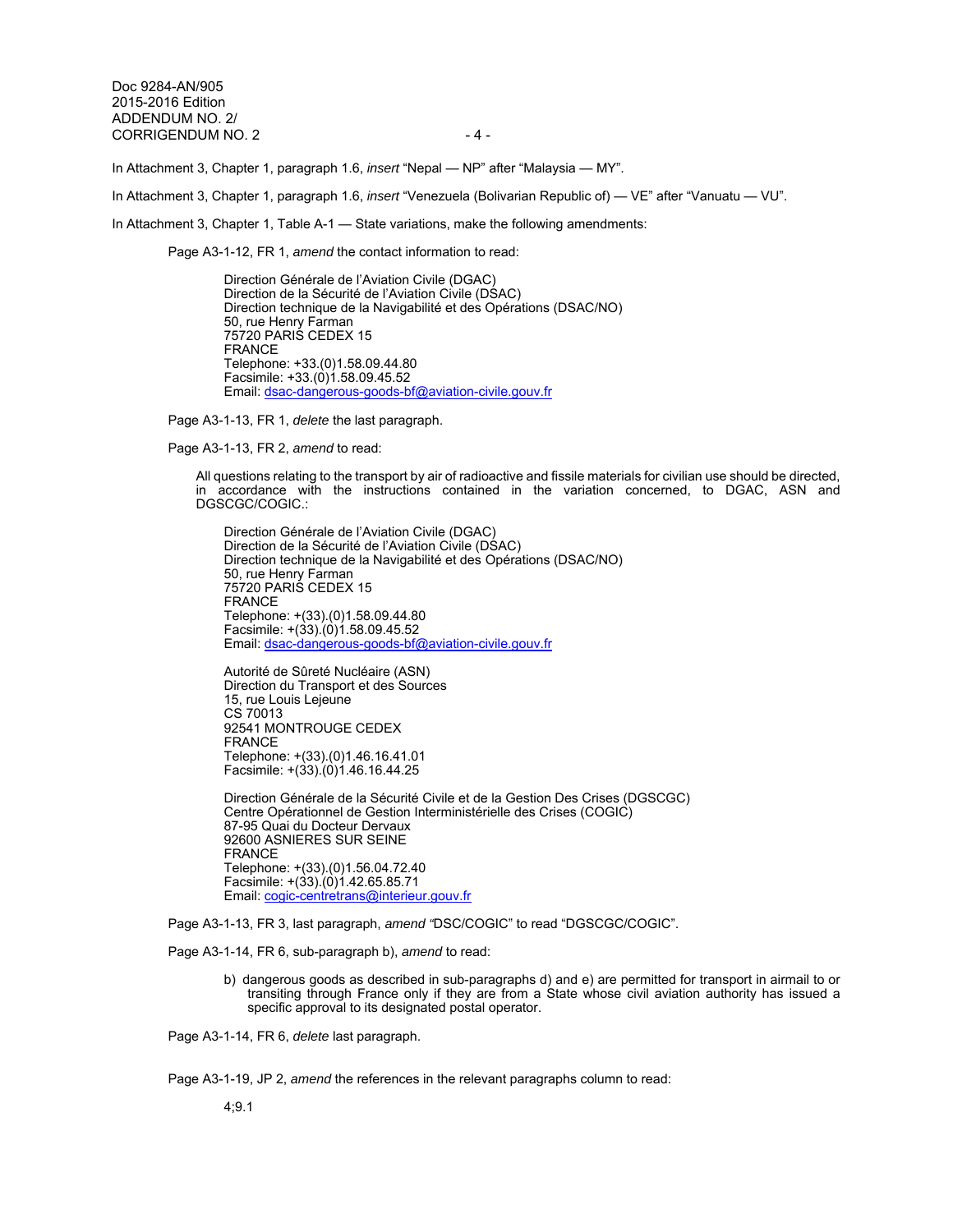Page A3-1-19, JP 8, *amend* the references in the relevant paragraphs column to read:

 $5:1.2.2$ 6;7.5.4 6;7.8

Page A3-1-19, JP 9, *amend* the references in the relevant paragraphs column to read:

5;3

Page A3-1-19, JP 11, *insert* a comma after "Class 1".

Page A3-1-20, JP 17, *insert* "the" before "prior notification".

Page A3-1-20, JP 17, *amend* the reference in the relevant paragraphs column to read:

5;1.2.3

Page A3-1-20, JP 26, *insert* "(excluding fissile material meeting one of the provisions a) to e) of 2;7.2.3.5.1, 6;7.10.2 or 6;7.10.3)" after "Neither packages containing fissile material".

Page A3-1-20, JP 26, *amend* the references in the relevant paragraphs column to read:

2;7.2.3.5 2;7.2.4.6 6;7.10

Page A3-1-23, *insert* the following new variation for Nepal:

#### **NP — NEPAL**

NP 1 Operators intending to carry dangerous goods to, from, within and over Nepal must obtain prior written permission from the Director General, Civil Aviation Authority of Nepal. The requests for approval should be addressed to:

> Flight Safety Standards Department Civil Aviation Authority of Nepal Singamangal, Kathmandu NEPAL Telephone: +977-1-4111075/4111119 Facsimile: +977-1-4111198<br>Email: atsc@ccsl.com.n atsc@ccsl.com.np

Page A3-1-24, PL 1, *amend* to read:

Consignments containing spent nuclear fuel or radioactive waste transported to, from, through or over the territory of Poland are subject to prior written notification. Notification should be forwarded at least two weeks prior to shipment to:

 National Atomic Energy Agency (PAA) Department of Radiological Protection Krucza 36 Street 00-522 Warsaw Poland Telephone: +48 22 695 97 43 Facsimile:  $+48$  22 695 98 71<br>Email: sekretariat.dor@p sekretariat.dor@paa.gov.pl

Page A3-1-29, US 2, *delete* the third, fourth, fifth and sixth paragraphs (i.e. from "Primary (non-rechargeable) lithium metal batteries and cells (UN 3090)" to ""LITHIUM METAL BATTERIES — FORBIDDEN FOR TRANSPORT ABOARD PASSENGER AIRCRAFT" inclusive.

Page A3-1-29, US 3, sub-paragraph 3), *insert* ", lithium cells or batteries including when packed with equipment or contained in equipment transported in accordance with Special Provision A99" after "Special Provision A88".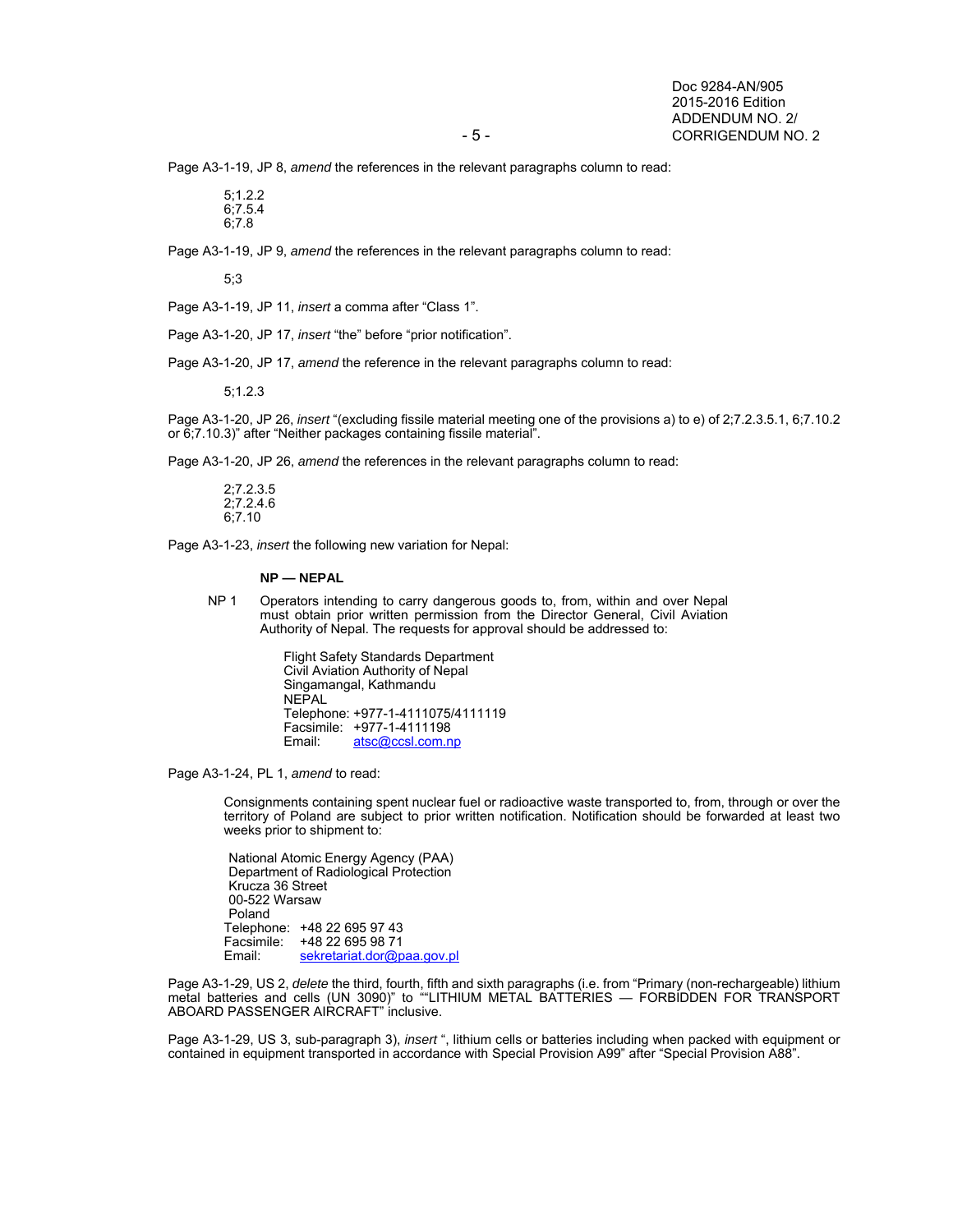Page A3-1-36, US 16, *amend* to read:

Safety devices (including air bag inflators, air bag modules and seat-belt pretensioners etc.) may not be transported to, from or within the United States without prior approval by the appropriate authority of the United States (see US 1), Attention: Approvals and Permits Division (PHH-30). Such approval remains valid for subsequent transport provided there is no change in its composition, design or packaging. The dangerous goods transport document (shipping papers) must contain the EX number or product code for each approved safety device in association with the basic description required in 5;4.1.4. If product codes are used, they must be traceable to the specific EX number assigned to the safety device by the appropriate authority of the United States. The EX number or product code is not required to be marked on the outer package. Safety devices classified as Class 9 (UN 3268) in accordance with 49 CFR  $173.166(b)(1)$  are not required to have an EX number assigned or have an EX number indicated on the transport documentation.

In Attachment 3, Chapter 1, page A3-1-39, third line of the address, *amend* "University Street" to read "Robert-Bourassa Boulevard".

In Attachment 3, Chapter 2, page A3-2-1, paragraph 2.5, *add* "Air Serbia — JU" after "Air Niugini — PX".

In Attachment 3, Chapter 2, page A3-2-1, paragraph 2.5, *add* "Evelop Airlines — E9" after "EVA Airways — BR".

In Attachment 3, Chapter 2, page A3-2-2, paragraph 2.5, *add* "Iberia Express — I2" after "Hong Kong Dragon Airlines (Dragonair) — KA".

In Attachment 3, Chapter 2, page A3-2-2, paragraph 2.5, *delete* "JAT Airways — JU".

In Attachment 3, Chapter 2, page A3-2-2, paragraph 2.5, *add* "JetBlue Airways — B6" after "Jet Airways — 9W".

In Attachment 3, Chapter 2, page A3-2-2, paragraph 2.5, *add* "Jetstarasia — 3K" after "Jetstar — JQ".

In Attachment 3, Chapter 2, page A3-2-2, paragraph 2.5, *add* "Nokscoot Airlines — XW " after "Nippon Cargo Airlines — KZ".

In Attachment 3, Chapter 2, Table A-2 — Operator variations, the following amendments should be made:

*Add* the following new variations for American Airlines:

- AA-07 UN 3480, Lithium ion batteries, Packing Instruction 965 will not be accepted for carriage. (Exception: COMAT parts and supplies offered by AA Stores.) 4;11
- AA-08 The number of packages of lithium batteries shipped in accordance with Section II of Packing Instructions 966, 967, 969 and 970 must be indicated on the air waybill. 4;11 5;4

*Amend* the following variations for Air Canada:

| ≠ | AC-05 | Internal combustion engines, being shipped either separately or incorporated  | 2:9  |
|---|-------|-------------------------------------------------------------------------------|------|
|   |       | into a vehicle, machine or other apparatus, the fuel tank or fuel system of   | 4:11 |
|   |       | which contains or has contained fuel, must be classified as Class 9, UN 3166, |      |
|   |       | <b>Engine, internal combustion, flammable liquid powered or as Class 9.</b>   |      |
|   |       | UN 3166, Vehicle, flammable liquid powered, as appropriate.                   |      |
|   |       |                                                                               |      |

≠ AC-06 The number of packages of lithium batteries shipped in accordance with Section II of Packing Instructions 965, 966, 967, 969 and 970 must be indicated on the air waybill. 4;11 5;4

*Amend* the following variation for Air France:

≠ AF-02 Not used.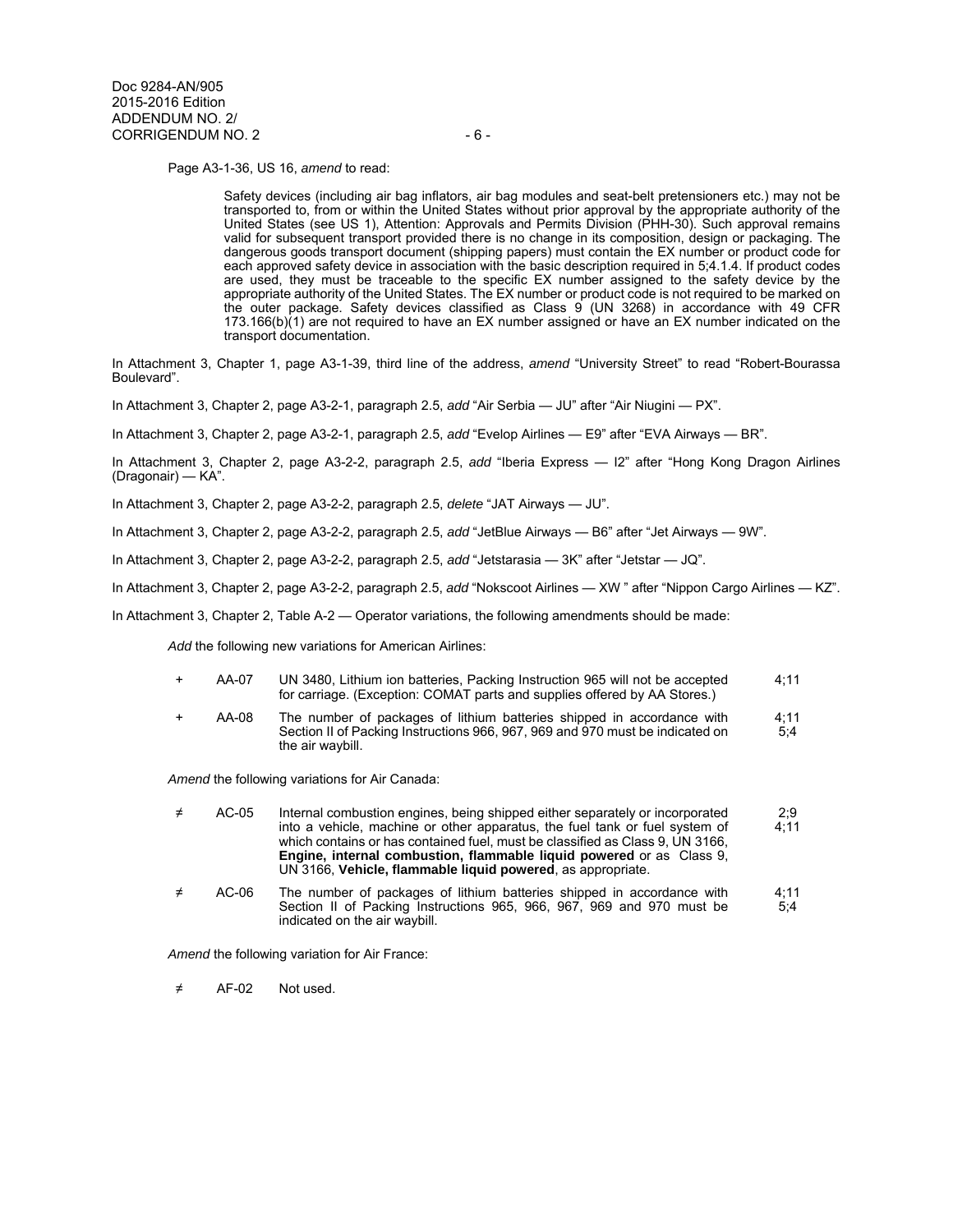Table 3-1 4;11  $8:1$ 

7;1

*Add* the following new variation for Air France:

+ AF-04 Lithium metal batteries and cells, UN 3090, are forbidden as cargo on Air France cargo aircraft. This only applies to Section I (IA and IB) of Packing Instruction 968, including those being shipped under an approval issued by an appropriate authority under Special Provision A88 or A99. Table 3-1 3;3 4;11 8;1

This prohibition does not apply to lithium metal batteries and cells, UN 3090:

- shipped in accordance with Section II of Packing Instruction 968;
- covered by the provisions for dangerous goods carried by passengers or crew (see Table 2.3.A of the IATA Dangerous Goods Regulations);
- presented as Air France company materials (COMAT).

*Amend* the following variation for British Airways:

≠ BA-01 UN 3480 — Lithium ion batteries. Secondary (rechargeable) lithium ion batteries and cells are prohibited from carriage as cargo on passenger aircraft. (See Packing Instruction 965.)

This prohibition does not apply to:

- UN 3091 or UN 3481;
- lithium batteries (rechargeable and non-rechargeable) covered by the provisions for dangerous goods carried by passengers or crew. (See Table 2.3.A of the IATA Dangerous Goods Regulations.)

*Amend* the following variation for EVA Airways:

- ≠ BR-06 Dangerous goods in consolidations will not be accepted for carriage, except for:
	- consolidations having one master air waybill with one house air waybill; or
	- consolidations having multi house air waybill containing ID 8000 (consumer commodity) and/or UN 1266 (Perfumery products) and/or UN 2807 (Magnetized material) and/or UN 3480 (Lithium ion batteries), UN 3481 (Lithium ion batteries packed with or contained in equipment), UN 3090 (Lithium metal batteries), UN 3091 (Lithium metal batteries packed with or contained in equipment) prepared in accordance with Section IB of Packing Instructions 965 and 968 and Section II of Packing Instructions 965 to 970; or
	- consolidations having multi house air waybill containing ID 8000 (consumer commodity) and/or UN 1266 (Perfumery products) and/or UN 2807 (Magnetized material) and/or UN 3480 (Lithium ion batteries), UN 3481 (Lithium ion batteries packed with or contained in equipment), UN 3090 (Lithium metal batteries), UN 3091 (Lithium metal batteries packed with or contained in equipment) prepared in accordance with Section IB of Packing Instructions 965 and 968 and Section II of Packing Instructions 965 to 970 including other general cargo; or
	- consolidations having multi house air waybill containing UN 1845 (Carbon dioxide, solid/dry ice) when used as a refrigerant for non-dangerous goods.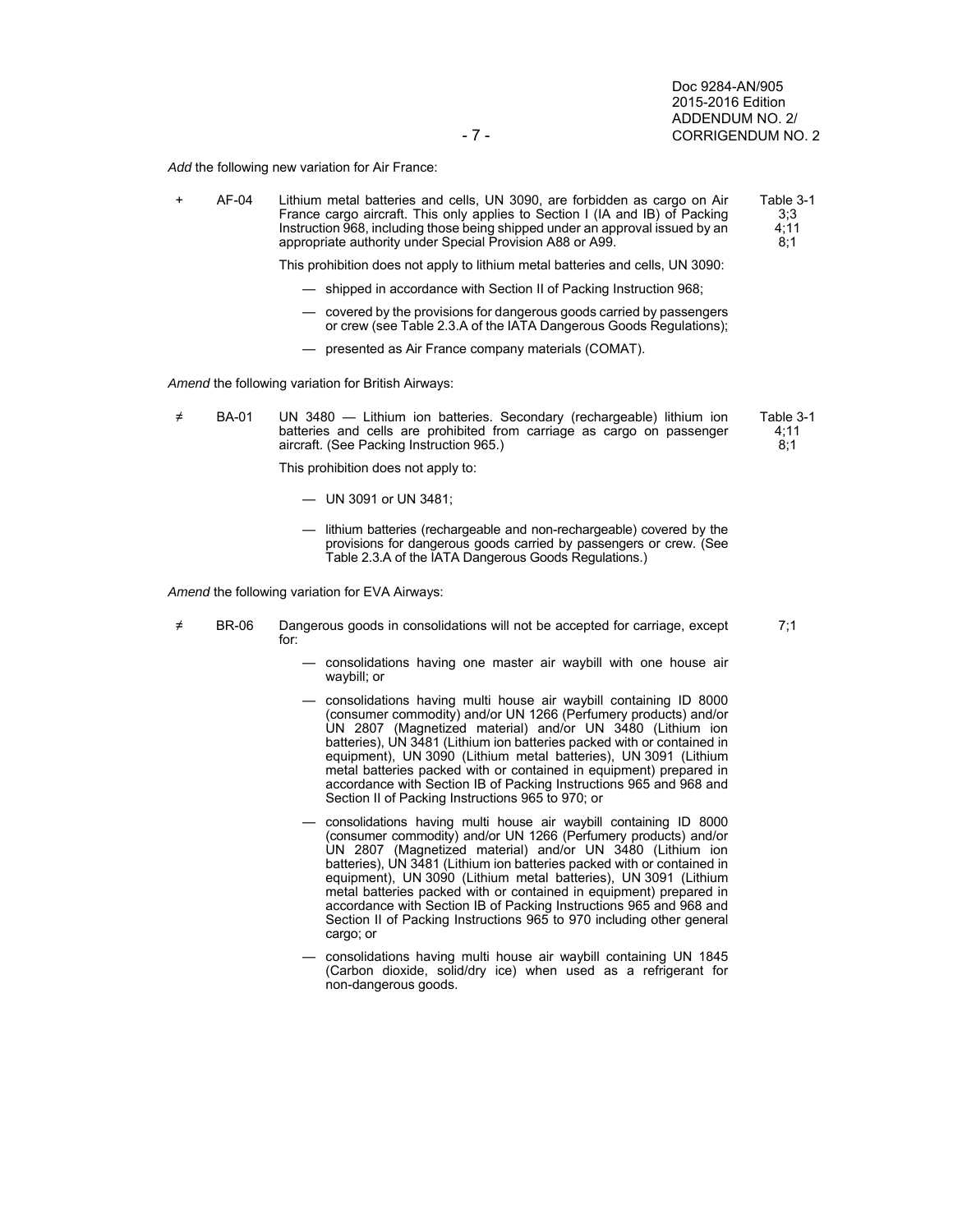*Add* the following new variations for JetBlue Airways:

#### + **B6 — JETBLUE AIRWAYS**

 B6-01 JetBlue Airlways will not accept shipments of dangerous goods as defined by these Instructions for carriage as cargo, including dangerous goods shipped in limited or excepted quantities, except for the following:

> Dry ice in a properly prepared package not to exceed 2.5 kg (5.5 lb) per package and 90 kg (200 lb) per flight. Dry ice is accepted only for the purposes of cooling human remains, medical organs, non-infectious specimens and blood for transfusion.

 B6-02 Commercial shipments of dangerous goods will not be accepted. Properly prepared company material (COMAT), aircraft spares shipments will be accepted.

*Amend* the following variations for Cargolux:

- ≠ CV-03 Lithium ion batteries and cells, UN 3480, including those approved by an appropriate authority under Special Provision A88 or A99, packed in accordance with Packing Instruction 965 are prohibited from carriage on Cargolux aircraft. This prohibition does not apply to lithium ion cells and batteries packed with or contained in equipment (UN 3481) in accordance with Packing Instruction 966 or 967. Table 3-1 3;3 4;11
- ≠ CV-04 Lithium metal cells and batteries (UN 3090), including those approved by an appropriate authority under Special Provision A88 or A99 and packed in accordance with Packing Instruction 968 are prohibited from carriage on Cargolux aircraft. This prohibition does not apply to lithium metal cells and batteries packed with or contained in equipment (UN 3091) in accordance with Packing Instruction 969 or 970. 3;3 4;11

*Amend* the following variations for Cathay Pacific Airways:

- ≠ CX-01 Lithium ion batteries (UN 3480). Lithium ion cells and batteries are prohibited from carriage as cargo on Cathay Pacific Airways aircraft. This applies to Section IA, Section IB and Section II of Packing Instruction 965. This prohibition does not apply to:
	- lithium ion cells and batteries packed with or contained in equipment (UN 3481) in accordance with Packing Instruction 966 or 967;
	- lithium batteries (rechargeable and non-rechargeable) covered by the provisions for dangerous goods carried by passengers or crew. (See 2.3.2 to 2.3.5 and Table 2.3.A of the IATA Dangerous Goods Regulations and Part 8 of these Instructions.)
- ≠ CX-07 Lithium metal cells and batteries (UN 3090) are prohibited from carriage as cargo on Cathay Pacific Airways aircraft. This prohibition applies to Section IA, Section IB and Section II of Packing Instruction 968. This prohibition does not apply to:
	- lithium metal cells and batteries packed with or contained in equipment (UN 3091) in accordance with Packing Instruction 969 or 970; or
	- lithium batteries (rechargeable and non-rechargeable) covered by the Provisions for Dangerous Goods Carried by Passengers or Crew. (See 2.3.2 to 2.3.5 and Table 2.3.A of the IATA Dangerous Goods Regulations and Part 8 of these Instructions.)

*Amend* the following variations for Cargolux Italia:

≠ C8-01 Radioactive material as defined in these Instructions will not be accepted for carriage with the exception of UN 2908, UN 2909, UN 2910, UN 2911, UN 2915, UN 2916 and UN 3332.

2;7 Table 3-1

Table 3-1

Table 3-1 4;11 8;1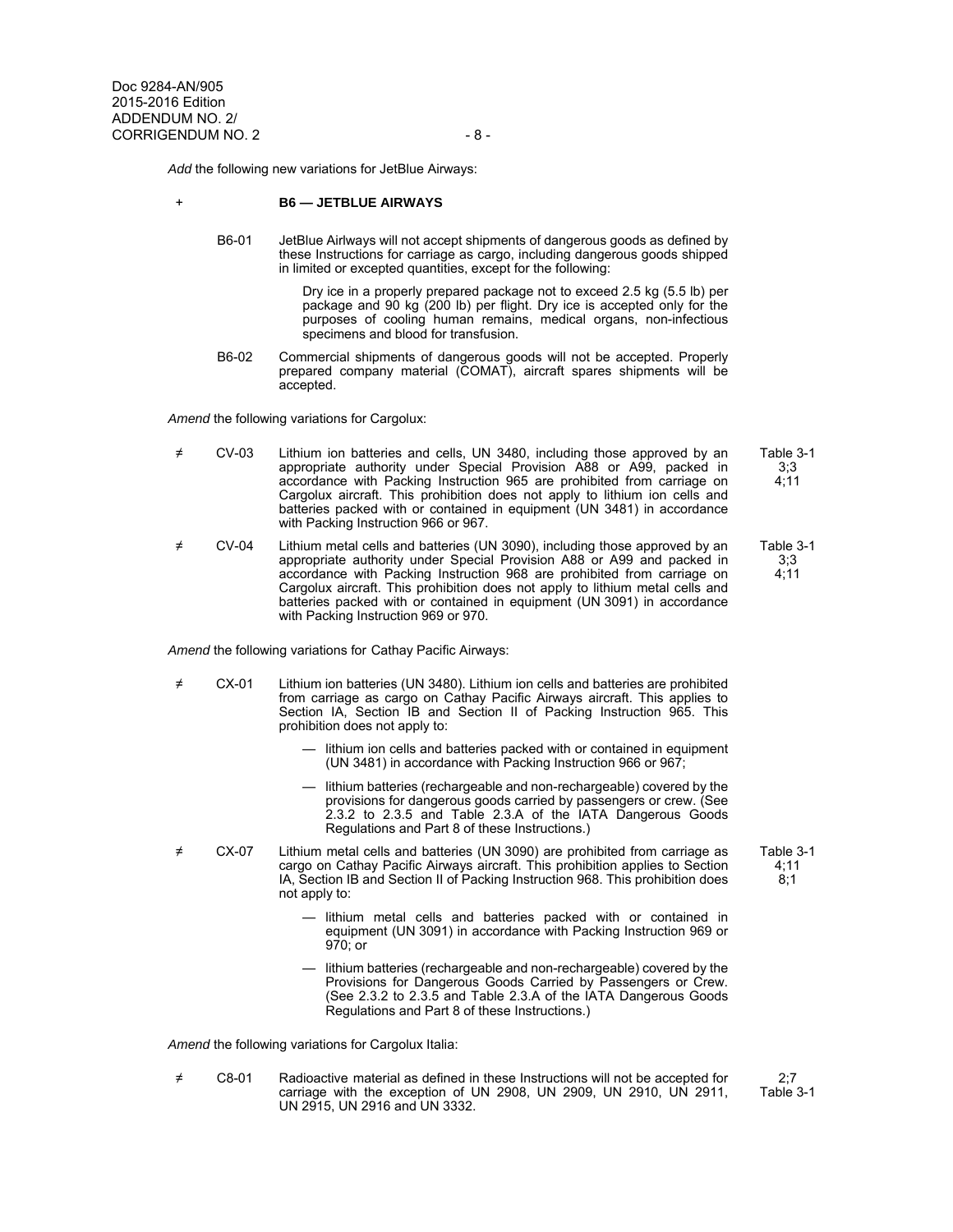Doc 9284-AN/905 2015-2016 Edition ADDENDUM NO. 2/ - 9 - CORRIGENDUM NO. 2

- ≠ C8-03 Lithium ion batteries and cells, UN 3480, including those approved by an appropriate authority under Special Provision A88 or A99, packed in accordance with Packing Instruction 965 are prohibited from carriage on Cargolux Italia aircraft. This prohibition does not apply to lithium ion cells and batteries packed with or contained in equipment (UN 3481) in accordance with Packing Instruction 966 or 967. Table 3-1 3;3 4;11 ≠ C8-04 Lithium metal cells and batteries (UN 3090), including those approved by an appropriate authority under Special Provision A88 or A99 and packed in accordance with Packing Instruction 968 are prohibited from carriage on Cargolux Italia aircraft. This prohibition does not apply to lithium metal cells and batteries packed with or contained in equipment (UN 3091) in accordance with Packing Instruction 969 or 970. Table 3-1 3;3 4;11 *Amend* the following variations for Delta Airlines: ≠ DL-06 UN 3480, Lithium ion batteries, Packing Instruction 965, Sections IA, IB and II will not be accepted for transport. 4;11 *Amend* the following variation for Emirates Airlines: ≠ EK-02 The following dangerous goods will not be accepted as cargo on Emirates Airlines: Table 3-1 3;3  $4:11$  — UN 3090 — Lithium metal cells and batteries, including lithium alloy cells and batteries, prepared in accordance with Section IA, IB or II of Packing Instruction 968. This prohibition includes lithium metal batteries shipped in accordance with Special Provisions A88, A99 and A201. — UN 3480 — Lithium ion cells and batteries, including lithium polymer cells and batteries, prepared in accordance with Section IA, IB or II of Packing Instruction 965. This prohibition includes lithium ion batteries shipped in accordance with Special Provisions A88 and A201. *Amend* the following variation for Etihad Airways: ≠ EY-06 Lithium ion batteries (UN 3480). Lithium ion cells and batteries are prohibited from carriage as cargo on Etihad Airways aircraft. This applies to Section IA, Section IB and Section II of Packing Instruction 965. This prohibition does not apply to: Table 3-1 4;11 Table 8-1 — lithium ion cells and batteries packed with or contained in equipment
	- lithium batteries (rechargeable and non-rechargeable) covered by the provisions for dangerous goods carried by passengers or crew. (See 2.3.2 to 2.3.5 and Table 2.3.A of the IATA Dangerous Goods Regulations and Part 8 of these Instructions.)

(UN 3481) in accordance with Packing Instruction 966 or 967;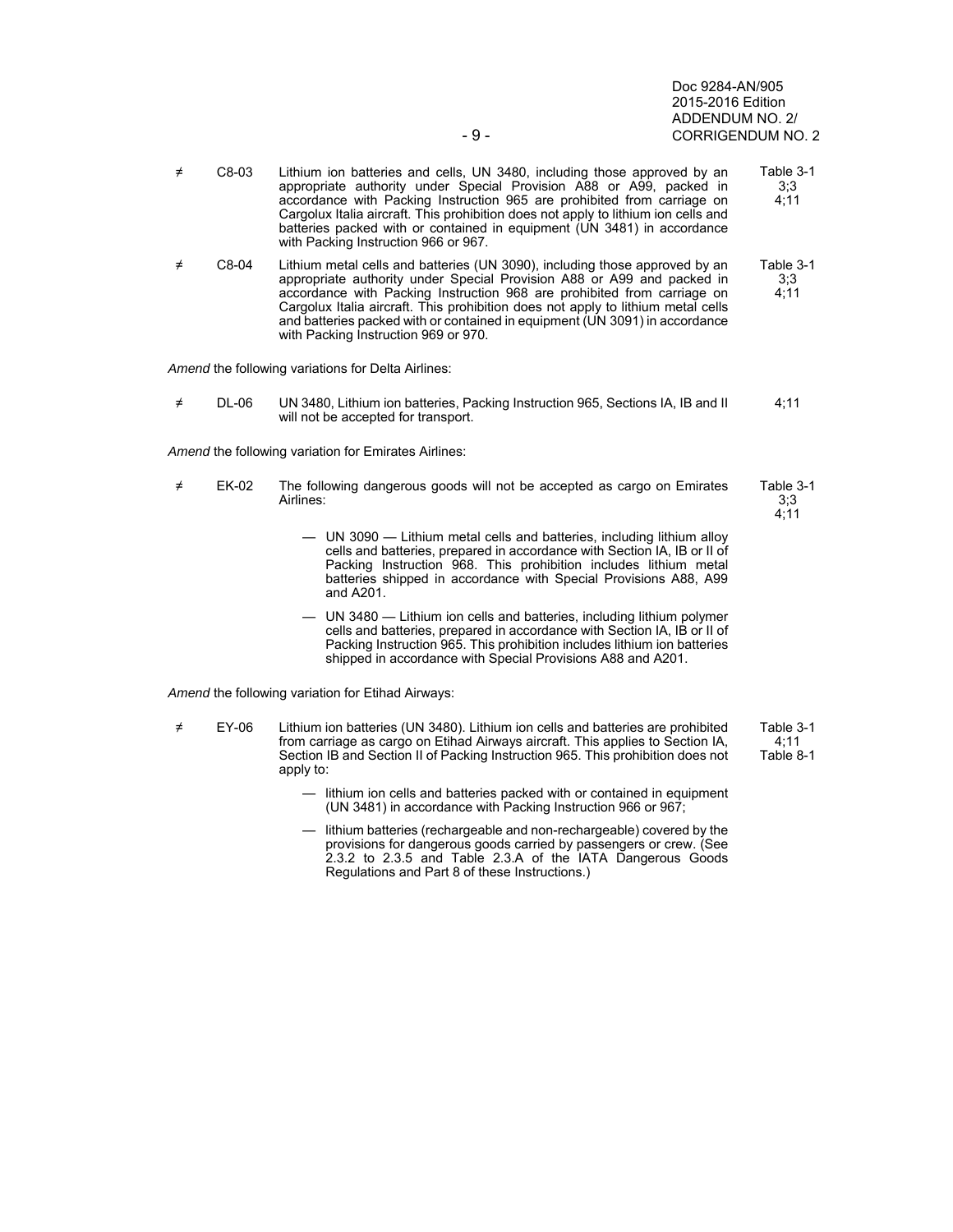*Add* the following new variations for Evelop Airlines:

|  |  | <b>E9 — EVELOP AIRLINES</b> |  |  |  |
|--|--|-----------------------------|--|--|--|
|--|--|-----------------------------|--|--|--|

| E9-01 | Not used.                                                                                                                             |                   |
|-------|---------------------------------------------------------------------------------------------------------------------------------------|-------------------|
| E9-02 | Dangerous goods in consolidations will not be accepted for carriage (see<br>1.3.3 and 9.1.8 of the IATA Dangerous Goods Regulations). | 5,1<br>7,1<br>7:2 |
| E9-03 | Infected animals, dead or alive, will not be accepted for carriage.                                                                   | 2,6.3.6           |
| E9-04 | Class 7 — Radioactive material will not be accepted for carriage.                                                                     | 2,7               |
| E9-05 | Wheelchairs with spillable batteries will not be accepted for carriage.                                                               | Table 8-1         |
| E9-06 | Not used.                                                                                                                             |                   |
|       |                                                                                                                                       |                   |

*Amend* the following variations for Federal Express:

| FX-02 | Except for UN 1230 — Methanol and excepted quantities, substances with a                                       | 2.6       |
|-------|----------------------------------------------------------------------------------------------------------------|-----------|
|       | primary or subsidiary risk of Division 6.1 in Packing Group I or II:                                           | Table 3-1 |
|       | andria de la stata construire arte de la differencia (la fillo de la fillo de la fillo de la fillo de la fillo | 3.5       |

- with an origin and destination within the U.S., including Puerto Rico, will be accepted only if in approved D.O.T. exemption/special permit (SP) packaging;
- will only be accepted for international transport in "V" rated combination packaging.

5;4

 Poison inhalation hazard (PIH) with a hazard zone "A" or any Class 2 substance with a toxic primary or subsidiary risk label will not be accepted for carriage.

≠ FX-18 Shippers' declarations for dangerous goods for all FedEx Express® dangerous goods shipments originating in the United States must be prepared using software with dangerous goods compliance edit checks and by one of the following methods:

- Certain FedEx electronic shipping solutions;
- Recognized shipper proprietary software; or
- FedEx recognized dangerous goods vendor software.

FX-18 currently does not apply to:

- Shipments originating in non-U.S. locations (including U.S. territories overseas, such as Puerto Rico);
- FedEx International Express Freight® (IXF) and FedEx International Premium® (IP1);
- Shipments containing Class 7 radioactive materials.

 *Note.— A list of FedEx recognized dangerous goods shipping application vendors can be reviewed at www.fedex.com/us; keyword dangerous goods.* 

*Add* the following new variation for Hong Kong Airlines:

+ HX-07 Lithium ion batteries (UN 3480). Lithium ion cells and batteries (including lithium polymer batteries) will not be accepted for carriage as cargo. This prohibition applies to Section IA, Section IB and Section II of Packing Instruction 965. Table 3-1 4;11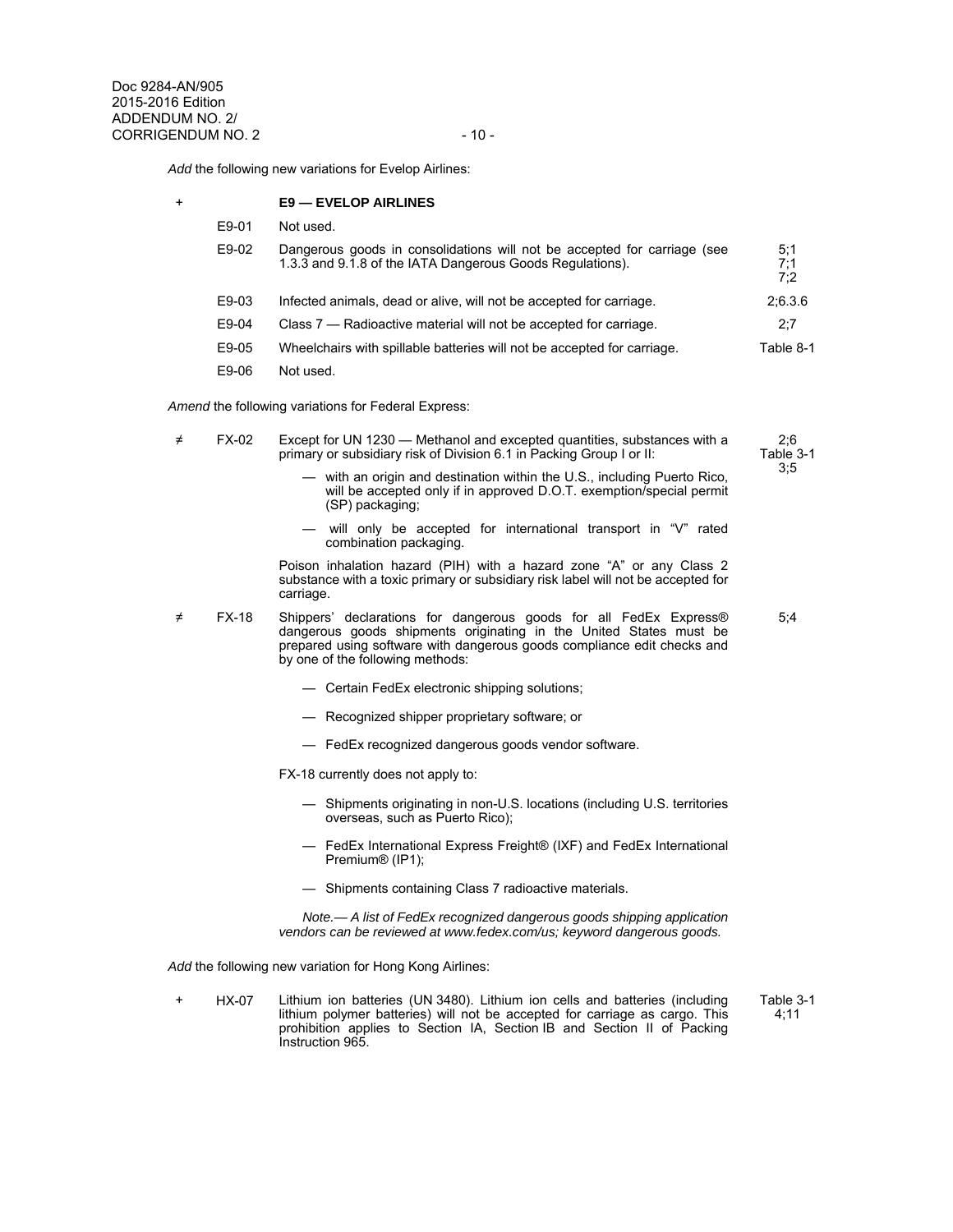1;2.3 2;6

4;8 5;1.1

*Amend* the following variation for Iberia, Líneas Aéreas de España:

- ≠ IB-01 UN 3480 Lithium ion batteries. Secondary (rechargeable) lithium ion batteries and cells are prohibited from carriage as cargo on IB passenger carrying aircraft (see Packing Instruction 965). Table 3-1 4;11 8;1 This prohibition does not apply to:
	- UN 3091 or UN 3481;
		- lithium batteries (rechargeable and non-rechargeable) covered by the provisions for dangerous goods carried by passengers or crew. (See Table 2.3.A of the IATA Dangerous Goods Regulations.)

*Add* the following new variations for Iberia Express:

### + **I2 — IBERIA EXPRESS**

 I2-01 UN 3480 — Lithium ion batteries. Secondary (rechargeable) lithium ion batteries and cells are prohibited from carriage as cargo (see Packing Instruction 965). Table 3-1 4;11  $8:1$ 

This prohibition does not apply to:

- UN 3091or UN 3481;
- lithium batteries (rechargeable and non-rechargeable) covered by the provisions for dangerous goods carried by passengers or crew. (See Table 2.3.A of the IATA Dangerous Goods Regulations.)
- I2-02 Infectious substances (UN 2814, UN 2900 and UN 3373) and biological products are not accepted for carriage in mail. Table 3-1
- I2-03 Hazardous waste in any form, as defined by any regulation, will not be accepted for carriage. (See Packing Instruction 622 and 8.1.3.4 of the lATA Dangerous Goods Regulations).
- I2-04 Class 7 Fissile radioactive material will not be accepted for carriage on passenger aircraft. (See 10.5.13 and 10.10.2 of the IATA Dangerous Goods Regulations.) 2;7 Table 3-1

*Amend* the following variations for JL — Japan Airlines:

| $\neq$ | JI -01 | A unit load device (ULD) containing dangerous goods other than those     |
|--------|--------|--------------------------------------------------------------------------|
|        |        | indicated in 9.1.4 of the IATA Dangerous Goods Regulations, which is     |
|        |        | transferred from another carrier, will not be accepted, unless otherwise |
|        |        | approved by Japan Airlines.                                              |

≠ JL-03 Type B(M) packages and/or any SCO or LSA materials in industrial packagings will not be accepted for carriage. 2;7 Table 3-1

*Amend* the following variation for JQ — Jetstar:

≠ JQ-03 New or used internal combustion engines will not be accepted for carriage in passenger baggage. 8;1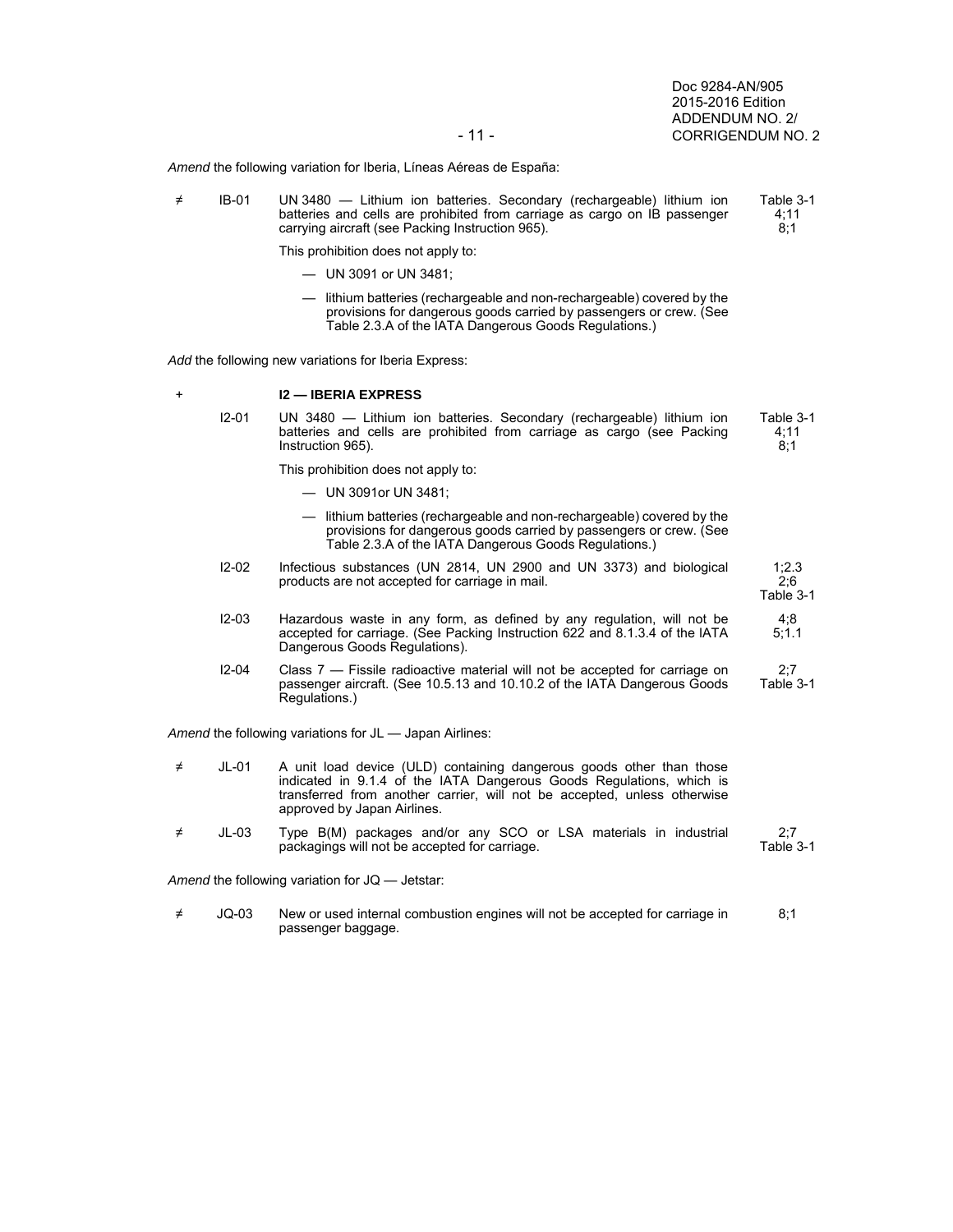*Add* the following new variation for JQ — Jetstar:

- + JQ-05 UN 3480 Lithium ion batteries, including lithium polymer batteries are prohibited from carriage as cargo on Jetstar aircraft. This applies to batteries prepared in accordance with Section IA, IB or II of Packing Instruction 965. Shipments exempt from this prohibition are:
	- UN 3480 Lithium ion batteries (including lithium polymer batteries) shipped as AOG spares. The words "A.O.G Spares" must be entered in the "Additional handling information" box on the shipper's declaration or on the air waybill when no shipper's declaration is required in the "Handling information" or "Nature and quantity of goods" box.
	- UN 3480 Lithium ion batteries (including lithium polymer batteries) when shipped for use in urgent life-saving devices (where no other means of transport is available). The words "Urgently required to Support Life-Saving Devices" must be entered in the "Additional handling information" box on the shipper's declaration or on the air waybill when no shipper's declaration is required in the "Handling information" or "Nature and quantity of goods" box.

The above exempt shipment must:

- not exceed 100 kg net each;
- comply with all relevant parts of the IATA Dangerous Goods Regulations (e.g. shipper's declaration, if applicable);
- not exceed 100 kg total weight per aircraft; and
- be loaded into a Class C cargo compartment (lower deck only).

*Amend* "JU — JAT Airways" to read "JU — Air Serbia".

*Amend* the following variations for JU — Air Serbia:

- ≠ **JU AIR SERBIA**
- ≠ JU-08 The carriage of UN 1845 Carbon dioxide, solid (dry ice) when carried as cargo must not exceed 100 kg net quantity per compartment on B737 aircraft and 243 kg on A320 aircraft. Limits will be provided by cargo\_booking @airserbia.com for A319 aircraft. 7;2
- ≠ JU-11 Small gaseous oxygen or air cylinders required for medical use will only be accepted empty as checked baggage with the approval of Air Serbia. Should a passenger require supplementary oxygen, this will be provided by the operator at a cost with prior arrangements. (See 2.3.4.1 of the IATA Dangerous Goods Regulations.) 8;1

*Add* the following new variation for JU — Air Serbia:

+ JU-13 Lithium metal batteries (UN 3090). Lithium metal batteries are forbidden as cargo on Air Serbia aircraft. This applies to Sections I, IA, IB and II of Packing Instructions 968 to 970. 7;2

*Amend* the following variations for Hong Kong Dragon Airlines (Dragonair):

- ≠ KA-01 Lithium ion batteries (UN 3480). Lithium ion cells and batteries are prohibited from carriage as cargo on Dragonair aircraft. This applies to Section IA, Section IB and Section II of Packing Instruction 965. This prohibition does not apply to: Table 3-1 4;11 8;1
	- lithium ion cells and batteries packed with or contained in equipment (UN 3481) in accordance with Packing Instruction 966 or 967;
	- lithium batteries (rechargeable and non-rechargeable) covered by the provisions for dangerous goods carried by passengers or crew. (See 2.3.2 to 2.3.5 and Table 2.3.A of the IATA Dangerous Goods Regulations and Part 8 of these Instructions.)

 $8:1$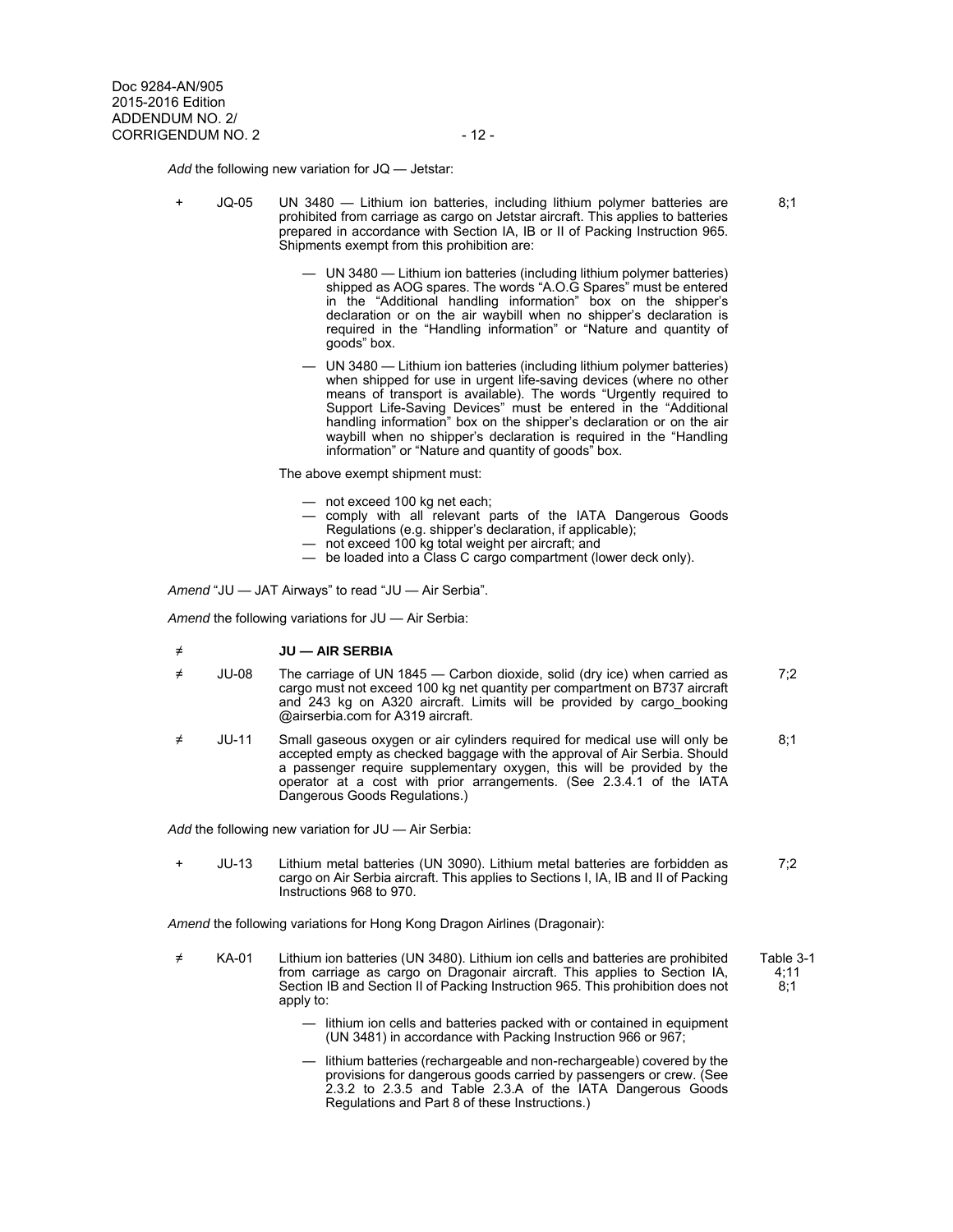Doc 9284-AN/905 2015-2016 Edition ADDENDUM NO. 2/ - 13 - CORRIGENDUM NO. 2

- ≠ KA-07 Lithium metal batteries (UN 3090). Lithium metal cells and batteries are prohibited from carriage as cargo on Dragonair aircraft. This prohibition applies to Section IA, Section IB and Section II of Packing Instruction 968. This prohibition does not apply to:
	- lithium metal cells and batteries packed with or contained in equipment (UN 3091) in accordance with Packing Instruction 969 or 970; or
	- lithium batteries (rechargeable and non-rechargeable) covered by the Provisions for Dangerous Goods Carried by Passengers or Crew. (See 2.3.2 to 2.3.5 and Table 2.3.A of the IATA Dangerous Goods Regulations and Part 8 of these Instructions.)

*Add* the following new variation for KL — KLM, Royal Dutch Airlines/KLM Cityhopper B.V.:

+ KL-06 UN 3480 — Lithium ion batteries shall be loaded into a lower deck unit load device (ULD). Therefore, shipper-built ULDs containing UN 3480 — Lithium ion batteries prepared in accordance with Packing Instruction 965, Section II as permitted by paragraph 9.1.4.1 g) of the IATA Dangerous Goods Regulations shall be offered for carriage as a lower deck ULD.

*Amend* the following variation for Nippon Cargo Airlines:

≠ KZ-10 Dangerous Goods as defined in the IATA Dangerous Goods Regulations, including items permitted by subsection 2.4, will not be accepted in airmail. This prohibition does not apply to airmail containing lithium metal or lithium ion batteries contained in equipment tendered by Japan Post Co., Ltd. 1;2.3

*Amend* the following variations for Air Hong Kong:

- ≠ LD-01 Lithium ion batteries (UN 3480). Lithium ion cells and batteries are prohibited from carriage as cargo on Air Hong Kong aircraft. This applies to Section IA, Section IB and Section II of Packing Instruction 965. This prohibition does not apply to: Table 3-1 4;11 8;1
	- lithium ion cells and batteries packed with or contained in equipment (UN 3481) in accordance with Packing Instruction 966 or 967;
	- lithium batteries (rechargeable and non-rechargeable) covered by the provisions for dangerous goods carried by passengers or crew. (See 2.3.2 to 2.3.5 and Table 2.3.A of the IATA Dangerous Goods Regulations and Part 8 of these Instructions.)
- ≠ LD-07 Lithium metal batteries (UN 3090). Lithium metal cells and batteries are prohibited from carriage as cargo on Air Hong Kong aircraft. This prohibition applies to Section IA, Section IB and Section II of Packing Instruction 968. This prohibition does not apply to:
	- lithium metal cells and batteries packed with or contained in equipment (UN 3091) in accordance with Packing Instruction 969 or 970; or
	- lithium batteries (rechargeable and non-rechargeable) covered by the Provisions for Dangerous Goods Carried by Passengers or Crew. (See 2.3.2 to 2.3.5 and Table 2.3.A of the IATA Dangerous Goods Regulations and Part 8 of these Instructions.)

Table 3-1 4;11 8;1

Table 3-1

8;1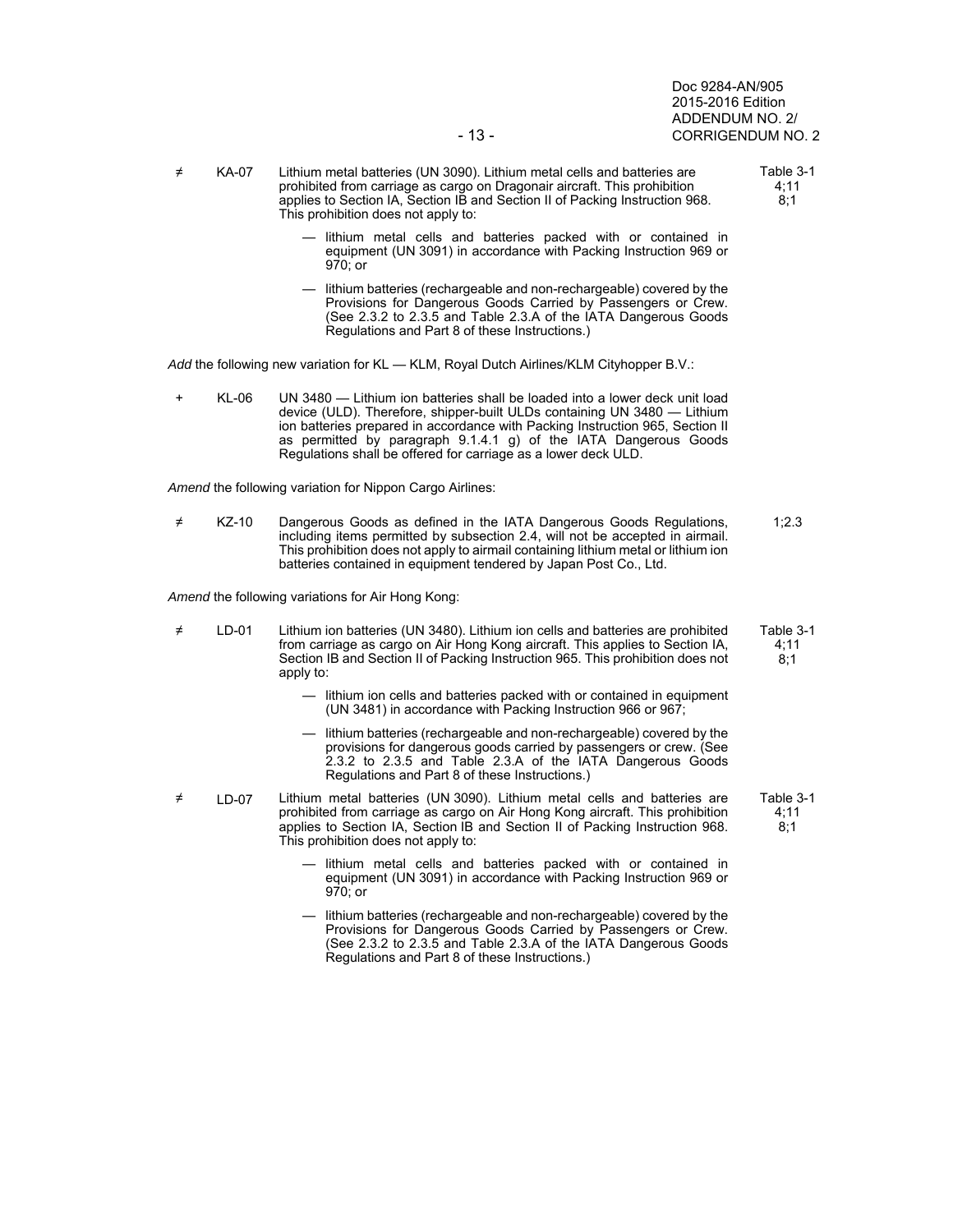*Add* the following new variation for Air Mauritius:

+ MK-16 The only lithium ion or metal cells or batteries accepted for transport on Air Mauritius aircraft as cargo are those prepared in accordance with Section II of Packing Instructions 965, 966, 967, 969 and 970.

This prohibition does not apply to:

- lithium batteries covered by the provisions for dangerous goods carried by passengers or crew. (See Table 2.3.A of the IATA Dangerous Goods Regulations.)
- lithium metal or ion batteries or cells contained in medical equipment being transported for humanitarian reasons with prior authorization from Air Mauritius ground services.
- lithium metal or ion batteries and cells that are presented as Air Mauritius Company Material (COMAT).

### **Additional document(s) to accompany shipment(s)**

For Section II of Packing Instructions 965, 966, 967, 969 and 970: form Ref MK ELI/ELM /001 obtained from Air Mauritius Cargo Commercial.

*Add* the following new variation for Martinair Holland:

+ MP-06 UN 3480 — Lithium ion batteries shall be loaded into a lower deck unit load device (ULD). Therefore, shipper-built ULDs containing UN 3480 — Lithium ion batteries prepared in accordance with Packing Instruction 965, Section II as permitted by paragraph 9.1.4.1 g) of the IATA Dangerous Goods Regulations shall be offered for carriage as a lower deck ULD.

*Amend* the following variation for Mongolian Airlines:

| $OM-06$ | The following packagings shipped as single packagings must be protected<br>from damage by being overpacked to protect the top and bottom of the<br>packaging:                                                                                                                           | 6,1       |
|---------|-----------------------------------------------------------------------------------------------------------------------------------------------------------------------------------------------------------------------------------------------------------------------------------------|-----------|
|         | $-$ 1A1/1A2/1B1/1B2/1N1/1N2<br>$-$ 3A1/3A2/3B1/3B2<br>$-6H4$                                                                                                                                                                                                                            |           |
| OM-07   | Dangerous goods in airmail will not be accepted for carriage.                                                                                                                                                                                                                           | 1.2.3     |
| $OM-08$ | Dangerous goods in "limited quantities" ("Y" packing instructions) will not be<br>accepted for carriage. Exception: ID 8000 - Consumer commodity will be<br>accepted. (See 3:4 of these Instructions, 2.7 of the IATA Dangerous Goods<br>Regulations and all "Y" packing instructions.) | 3,4       |
|         | Note.— The above requirement does not apply to company material<br>(COMAT).                                                                                                                                                                                                             |           |
| OM-09   | Dangerous goods in consolidations will not be accepted for carriage.                                                                                                                                                                                                                    | 7,2       |
| OM-10   | Salvage packaging will not be accepted for carriage.                                                                                                                                                                                                                                    | 4:1       |
| OM-11   | Class 7 — Radioactive material of any kind will not be accepted for carriage.                                                                                                                                                                                                           | 2,7       |
| OM-12   | Dangerous goods in Packing Group I will not be accepted.                                                                                                                                                                                                                                | Table 3-1 |
|         | Note.— The above requirement does not apply to company material<br>(COMAT).                                                                                                                                                                                                             |           |
| OM-13   | Dangerous goods listed in the list of high consequence dangerous goods will<br>not be accepted for carriage.                                                                                                                                                                            | Table 1-7 |
|         | Note.— The above requirement does not apply to company material<br>(COMAT).                                                                                                                                                                                                             |           |

Table 3-1 4;11 8;1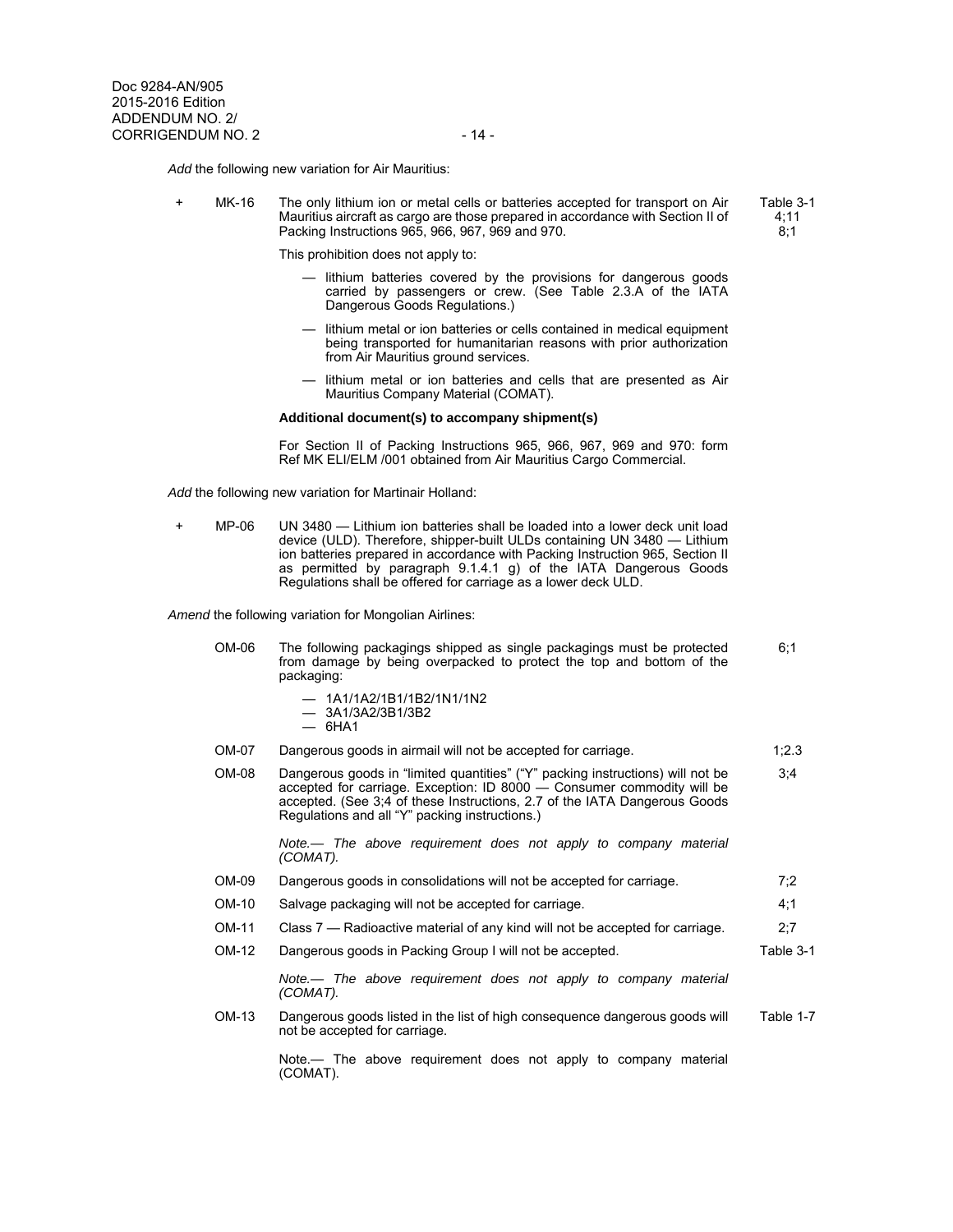Doc 9284-AN/905 2015-2016 Edition ADDENDUM NO. 2/ - 15 - CORRIGENDUM NO. 2

> 3;3 4;11

OM-14 Dangerous goods originating from China will not be accepted for carriage

*Note.— The above requirement does not apply to company material (COMAT).* 

 OM-15 Lithium metal or lithium alloy cells and batteries packed with or contained in equipment (UN 3091) are prohibited from carriage as cargo on OM flights/aircraft (see Packing Instructions 969 and 970). Table 3-1

> *Note.— The above requirement does not apply to company material (COMAT).*

- OM-16 Wheelchairs or other battery-powered mobility devices with spillable batteries will be accepted only when the battery is removed from the wheelchair or mobility device. The spillable battery, classified as dangerous goods, can only be carried as cargo (see 2.3.2.3 and 9.3.15 of the IATA Dangerous Goods Regulations). Batteries attached to or installed in the wheelchair or mobility device will not be accepted (see 2.3.2.3 and 9.3.14 of the IATA Dangerous Goods Regulations). 8;1
- OM-17 Any type of internal combustion or fuel cell engine either transported individually or incorporated into another machine or equipment, even when still in its new original packaging, will not be accepted as baggage. It may only be carried as cargo.  $8:1$
- OM-18 Camping stoves and fuel containers that have contained a flammable liquid fuel will not be accepted for carriage in baggage. This variation applies also to used camping stoves which have been thoroughly cleaned (see 2.3.2.5 of the IATA Dangerous Goods Regulations). 8;1

*Amend* the following variation for Asiana:

- ≠ OZ-09 Dangerous goods will not be accepted for carriage as cargo on OZ's passenger aircraft with the exception of: 3;5
	- dangerous goods in excepted quantities;
	- radioactive material, excepted packages;
	- UN 1845 Carbon dioxide, solid (dry ice)
	- UN 2807 Magnetized material
	- ID 8000 Consumer commodity
	- UN 3373 Biological substance, Category B
		- UN 3166 Engine, internal combustion, flammable liquid powered
			- UN 3166 Engine, fuel cell, flammable liquid powered
	- UN 3166 Vehicle, flammable liquid powered
	- UN 3091 Lithium metal batteries packed with equipment (Packing Instruction 969, Section II only)
		- UN 3091 Lithium metal batteries contained in equipment (Packing Instruction 970, Section II only)
		- UN 3480 Lithium ion batteries (Packing Instruction 965, Sections IB and II only)
		- UN 3481 Lithium ion batteries packed with equipment (Packing Instruction 966, Section II only)
		- UN 3481 Lithium ion batteries contained in equipment (Packing Instruction 967, Section II only)

*Add* the following new variations for Qantas Airways:

+ QF-05 Lithium metal cells and batteries (UN 3090), including lithium alloy batteries, are prohibited from carriage on Qantas Airways aircraft. This prohibition applies to Section IA, Section IB and Section II of Packing Instruction 968. This prohibition does not apply to:

> lithium metal cells and batteries packed with or contained in equipment (UN 3091) in accordance with Packing Instruction 969 or 970;

Table 3-1 4;11 8;1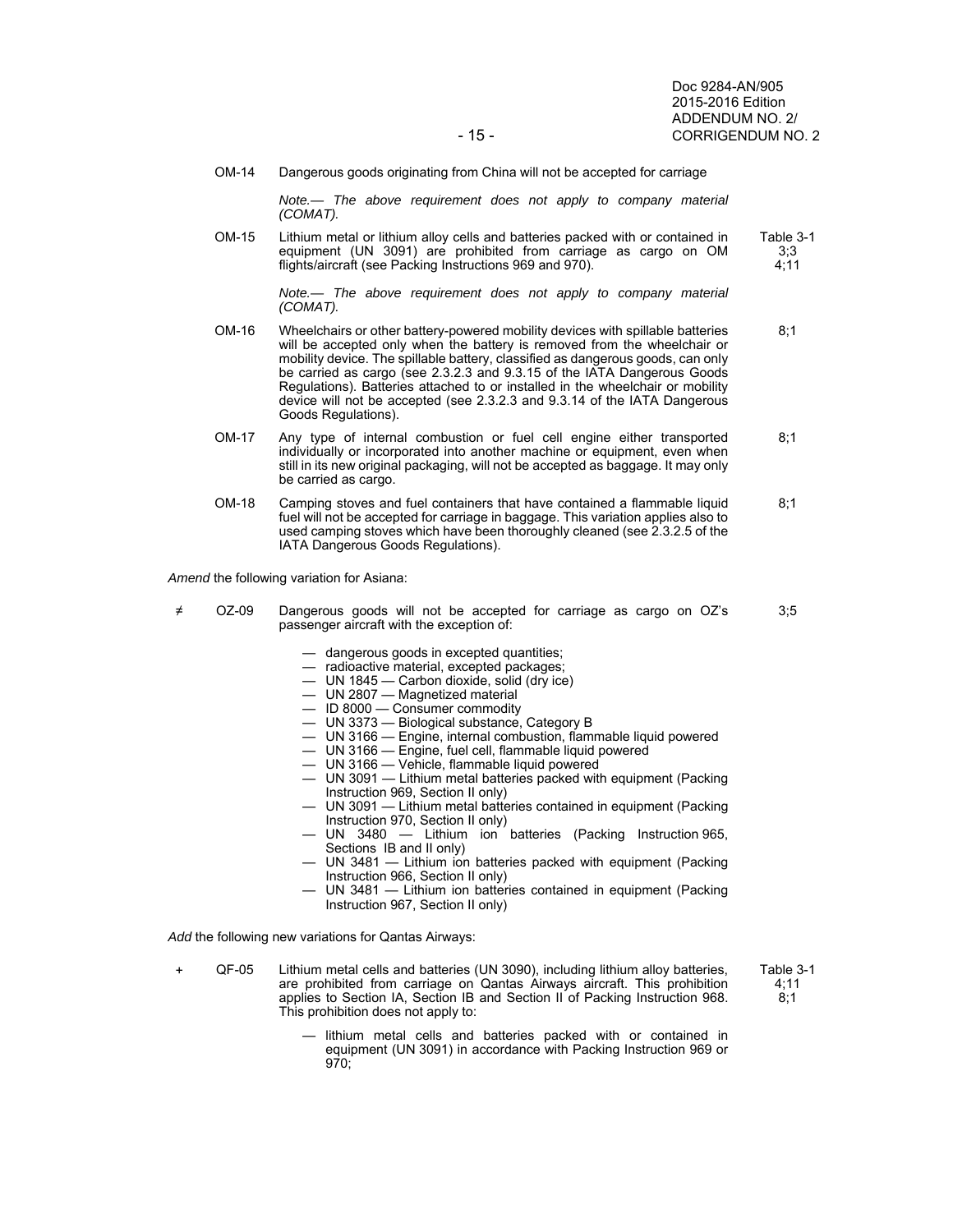- lithium ion cells and batteries packed with or contained in equipment (UN 3481) in accordance with Packing Instruction 966 or 967; or
- lithium batteries when in accordance with the provisions for dangerous goods carried by passengers or crew.
- + QF-06 UN 3480 Lithium ion batteries, including lithium polymer batteries, are prohibited from carriage as cargo on Qantas Airways aircraft. This applies to batteries prepared in accordance with Section IA, IB or II of Packing Instruction 965. Shipments exempt from this prohibition are:
	- UN 3480 Lithium ion batteries (including lithium polymer batteries) shipped as AOG spares. The words "A.O.G Spares" must be entered in the "Additional handling information" box on the shipper's declaration or on the air waybill when no shipper's declaration is required in the "Handling information" or "Nature and quantity of goods" box.
	- UN 3480 Lithium ion batteries (including lithium polymer batteries) when shipped for use in urgent life-saving devices (where no other means of transport is available). The words "Urgently required to Support Life-Saving Devices" must be entered in the "Additional handling information" box on the shipper's declaration or on the air waybill when no shipper's declaration is required in the "Handling information" or "Nature and quantity of goods" box.

The above exempt shipment must:

- not exceed 100 kg net each;
- comply with all relevant parts of the IATA Dangerous Goods Regulations (e.g. shipper's declaration, if applicable);
- not exceed 100 kg total weight per aircraft; and
- be loaded into a Class C cargo compartment (lower deck only).

*Amend* the following variation for Jazz Aviation LP:

≠ QK-05 Internal combustion engines, being shipped either separately or incorporated into a vehicle, machine or other apparatus, the fuel tank or fuel system of which contains or has contained fuel, must be classified as Class 9, UN 3166, **Engine, internal combustion, flammable liquid powered** or as Class 9, UN 3166, **Vehicle, flammable liquid powered**, as appropriate.

*Amend* the following variations for Qatar Airways:

- ≠ QR-01 Not used.
- ≠ QR-06 Not used.

*Add* the following new variation for Qatar Airways:

- + QR-07 The following dangerous goods will not be accepted for carriage as cargo:
	- UN 3090 Lithium metal cells and batteries, including lithium alloy cells and batteries, prepared in accordance with Sections IA and IB of Packing Instruction 968. UN 3090 prepared in accordance with Section II of Packing Instruction 968 will be accepted for carriage.
	- UN 3480 Lithium ion cells and batteries, including lithium polymer cells and batteries, prepared in accordance with Section IA of Packing Instruction 965. UN 3480 prepared in accordance with Section IB or II of Packing Instruction 965 will be accepted on both passenger and cargo aircraft.

Table 3-1 4;11

 $2.9$ 4;11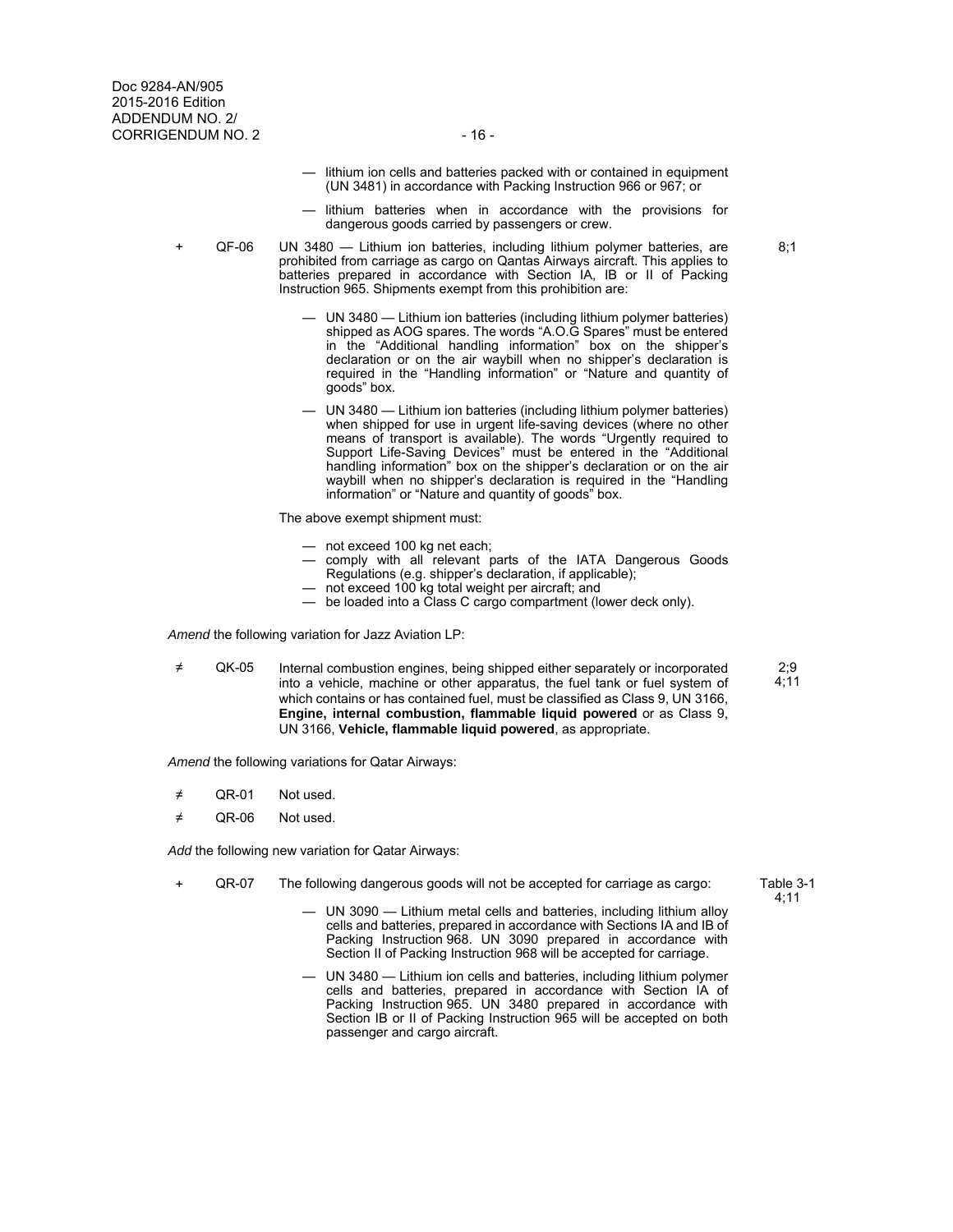*Amend* the following variation for Air Canada Rouge:

≠ RV-05 Internal combustion engines, being shipped either separately or incorporated into a vehicle, machine or other apparatus, the fuel tank or fuel system of which contains or has contained fuel, must be classified as Class 9, UN 3166, **Engine, internal combustion, flammable liquid powered** or as Class 9, UN 3166, **Vehicle, flammable liquid powered**, as appropriate. Table 3-1 4;11

*Amend* the following variations for Scoot Airlines:

- ≠ TZ-04 Dangerous goods shipments will only be accepted from SIA, SIA Cargo, Silkair and NokScoot.
- ≠ TZ-06 Lithium metal cells and batteries contained in or packed with equipment (UN 3091) prepared in accordance with Section I of Packing Instruction 969 and Packing Instruction 970 are prohibited for carriage as cargo. Table 3-1 4;11

This prohibition does not apply to:

- lithium metal cells or batteries packed with or contained in equipment (UN 3091) in accordance with Section II of Packing Instructions 969 and 970;
- lithium ion cells and batteries (UN 3481) in accordance with Packing Instructions 966 and 967; or
- lithium batteries (rechargeable and non-rechargeable) covered under the provisions for dangerous goods carried by passengers or crew (see 2.3.2 to 2.3.5 and Table 2.3.A of the IATA Dangerous Goods Regulations).

*Add* the following new variation for Scoot Airlines:

+ TZ-07 UN 3480 — Lithium ion batteries. Secondary (rechargeable) lithium ion batteries and cells are prohibited from carriage as cargo (see Packing Instruction 965).

This prohibition does not apply to:

 — lithium batteries (rechargeable and non-rechargeable) covered by the provisions for dangerous goods carried by passengers or crew. (See Table 2.3.A of the IATA Dangerous Goods Regulations.)

*Add* the following new variation for United Airlines:

+ UA-04 UN 3480 — Lithium ion batteries prepared in accordance with Sections IA, IB and II of Packing Instruction 965 will not be accepted for carriage as cargo. Exception will be made for United Airlines company materials.

*Delete* the variations for US Airways.

*Amend* the following variation for Air Europa:

≠ UX-11 UN 3480 — Lithium ion cells and batteries, including lithium polymer cells and batteries, are prohibited from carriage as cargo. This applies to Sections lA, IB and II of Packing Instruction 965. Shipments exempt from this prohibition are: Table 3-1 4;11 8;1

— company aircraft spare parts and supplies, COMAT, AOG;

 — lithium batteries covered by the provisions of dangerous goods carried by passengers and crew. (See Table 2.3.A of the IATA Dangerous Goods Regulations.)

Table 3-1 4;11  $8:1$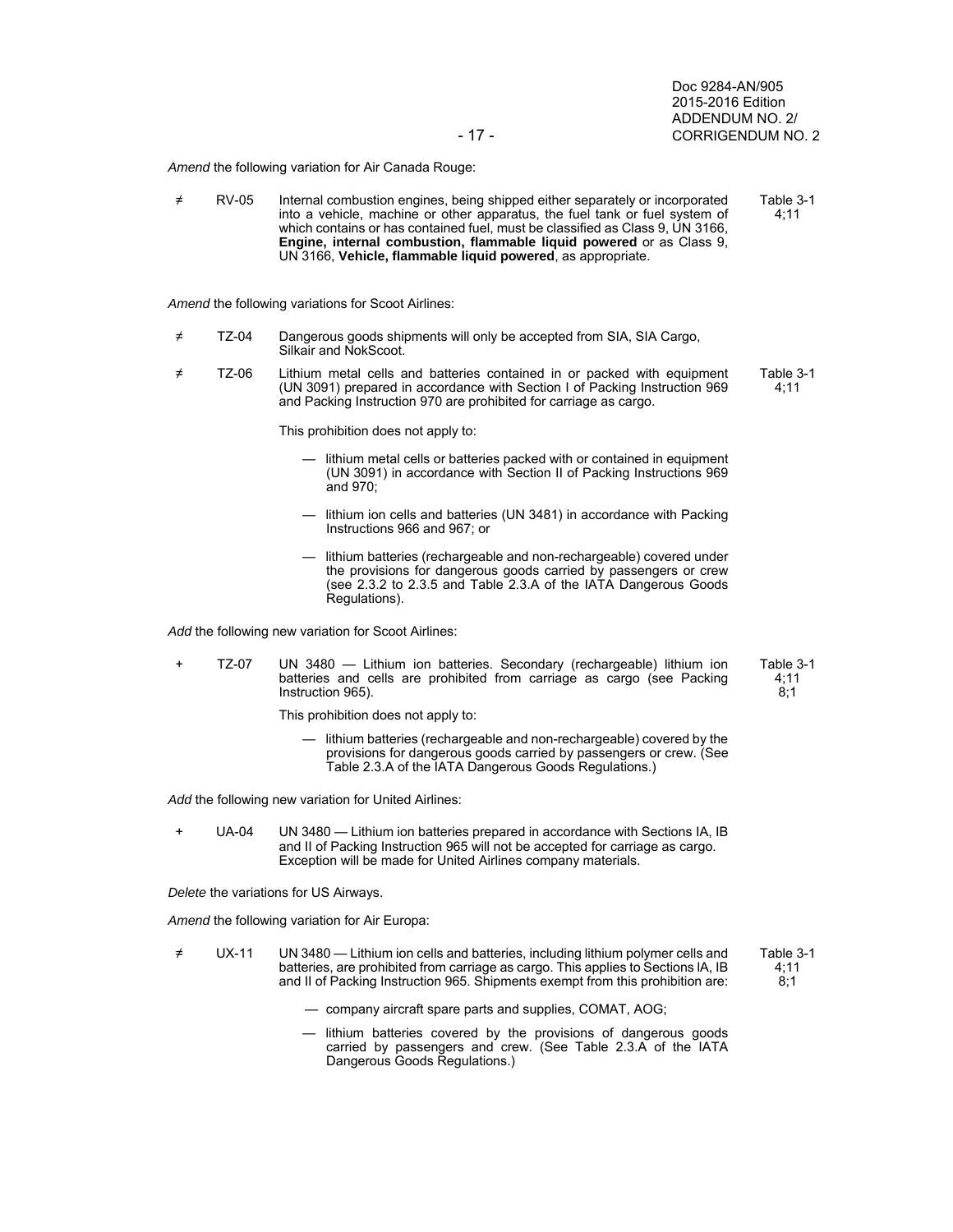*Add* the following new variation for Virgin Australia:

VA-03 Lithium ion batteries (UN 3480) are prohibited for carriage as cargo. This prohibition does not apply to: Table 3-1

4;11 8;1

- UN 3481 Lithium ion batteries packed with or contained in equipment;
- UN 3091 Lithium metal batteries packed with or contained in equipment;
- lithium batteries (rechargeable and non-rechargeable) covered by the provisions for dangerous goods carried by passengers or crew. (See Table 2.3.A of the IATA Dangerous Goods Regulations and Part 8 of these Instructions.)

*Amend* the following variation for Southwest Airlines:

- ≠ WN-01 Southwest Airlines will not accept commercial shipments of dangerous goods as defined by these Instructions including dangerous goods in limited or excepted quantities except for the following: 3;4 3;5 4;11
	- dangerous goods in *de minimis* quantities;
	- UN 3481 Lithium ion batteries contained in or packed with equipment and UN 3091 — Lithium metal batteries contained in or packed with equipment will only be accepted when packed in accordance with Section II of the applicable packing instruction (see Packing Instructions 966 to 967 and Packing Instructions 969 to 970);
	- UN 3373 Biological substance, Category B (if package is being cooled by dry ice, the quantity of dry ice cannot exceed 2.5 kg).

*Add* the following new variations for NokScoot Airlines:

## + **XW — NOKSCOOT AIRLINES**

- XW-01 Class 7 Fissile Material will not be accepted. 2;7
- XW-02 UN 3356 Oxygen generator, chemical, will not be accepted for carriage.
- XW-03 The shipper must provide a 24-hour emergency telephone number of a person/agency who is knowledgeable of the hazards, characteristics and actions to be taken in the case of an accident or incident concerning each of the dangerous goods being transported. This telephone number, including the country and area code, preceded by the words "Emergency contact" or "24-hour number", must be inserted on the shipper's declaration for dangerous goods (DGD), preferably in the "Handling information" box, e.g. "Emergency contact +47 67 50 00 00". (See 8.1.6.11 and 10.8.3.11 of the IATA Dangerous Goods Regulations.)

 A 24-hour emergency telephone number is not required for shipments that do not require a DGD.

- XW-04 Dangerous goods shipments will only be accepted from SIA, SIA Cargo, Silkair and Scoot.
- XW-05 Carriage of UN 3373 Biological substance, Category B infectious substances are subject to specific requirements. Shippers wishing to consign UN 3373 are requested to contact the Nokscoot Airlines office for these requirements.

2;6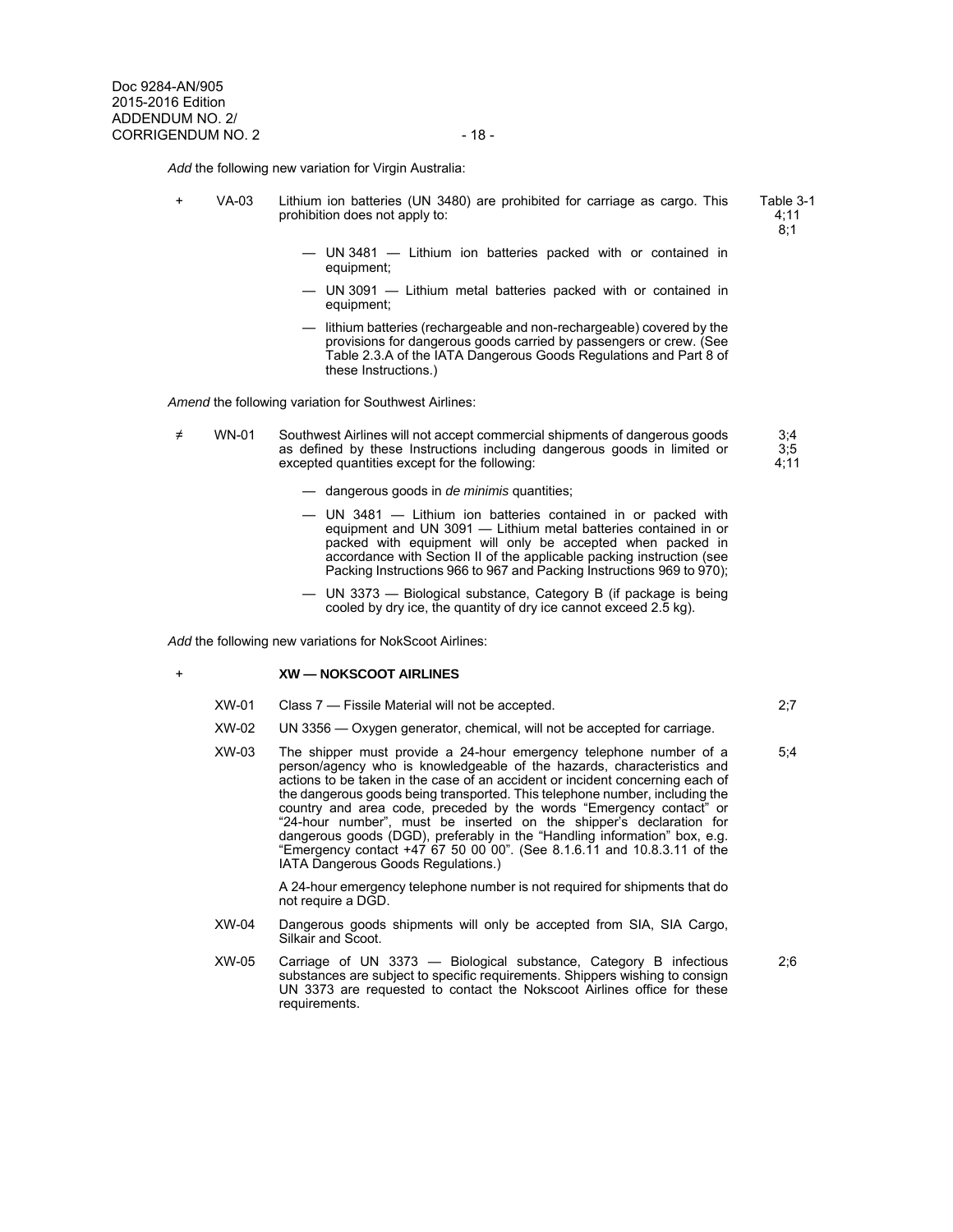Doc 9284-AN/905 2015-2016 Edition ADDENDUM NO. 2/ - 19 - CORRIGENDUM NO. 2

 XW-06 Lithium metal cells and batteries contained in or packed with equipment (UN 3091) prepared in accordance with Section I of Packing Instruction 969 and Packing Instruction 970 are prohibited for carriage as cargo. Table 3-1 4;11

This prohibition does not apply to:

- lithium metal cells or batteries packed with or contained in equipment (UN 3091) in accordance with Section II of Packing Instructions 969 and 970;
- lithium ion cells and batteries (UN 3481) in accordance with Packing Instructions 966 and 967; or
- lithium batteries (rechargeable and non-rechargeable) covered under the provisions for dangerous goods carried by passengers or crew (see 2.3.2 to 2.3.5 and Table 2.3.A of the IATA Dangerous Goods Regulations).
- XW-07 UN 3480 Lithium ion batteries. Secondary (rechargeable) lithium ion batteries and cells are prohibited from carriage as cargo (see Packing Instruction 965).

This prohibition does not apply to:

 — lithium batteries (rechargeable and non-rechargeable) covered by the provisions for dangerous goods carried by passengers or crew. (See Table 2.3.A of the IATA Dangerous Goods Regulations.)

*Add* the following new variations for Jetstarasia:

|  |  | <b>3K — JETSTARASIA</b> |
|--|--|-------------------------|
|--|--|-------------------------|

- 3K-01 Not used.
- 3K-02 Division 4.1 Flammable solids. Passengers and crew are not permitted to bring book matches onto aircraft for personal use. Book matches are only allowed as correctly packed and declared dangerous goods consignments (see 2.3.5.6 of the IATA Dangerous Goods Regulations).  $8:1$
- 3K-03 Operator approval is required for the carriage of all new and used internal combustion engines (see 2.3.5.15 of the IATA Dangerous Goods Regulations).  $8:1$
- 3K-04 Oxygen or air, gaseous cylinders required for medical use are only accepted for transport in or as carry-on baggage (see 2.3.4.1 of the IATA Dangerous Goods Regulations). 8;1
- 3K-05 Dangerous goods in consolidations will not be accepted for carriage, except for UN 1845, Carbon dioxide, solid (dry ice) up to a maximum of 145 kg per flight when used as a refrigerant for non-dangerous goods consignments. 5;1 7;1 7;2

*Amend* the following variations for United Parcel Service:

≠ 5X-03 Dangerous goods shipments will be accepted by UPS Air Cargo Service by contract only. All contract applications must be reviewed and approved by the UPS Air Dangerous Goods Department (SDF) and Air Cargo Service (UPS Air Group-SDF). Hazardous classes accepted in UPS Air Cargo Service are subject to approval, and shipments are subject to advance arrangement.

> UPS Air Cargo Service does not accept shipments of UN 3090, Section IA or IB lithium metal batteries. Refer to 5X-08 for information regarding approval to ship UN 3090, Section II lithium metal batteries.

Table 3-1 4;11